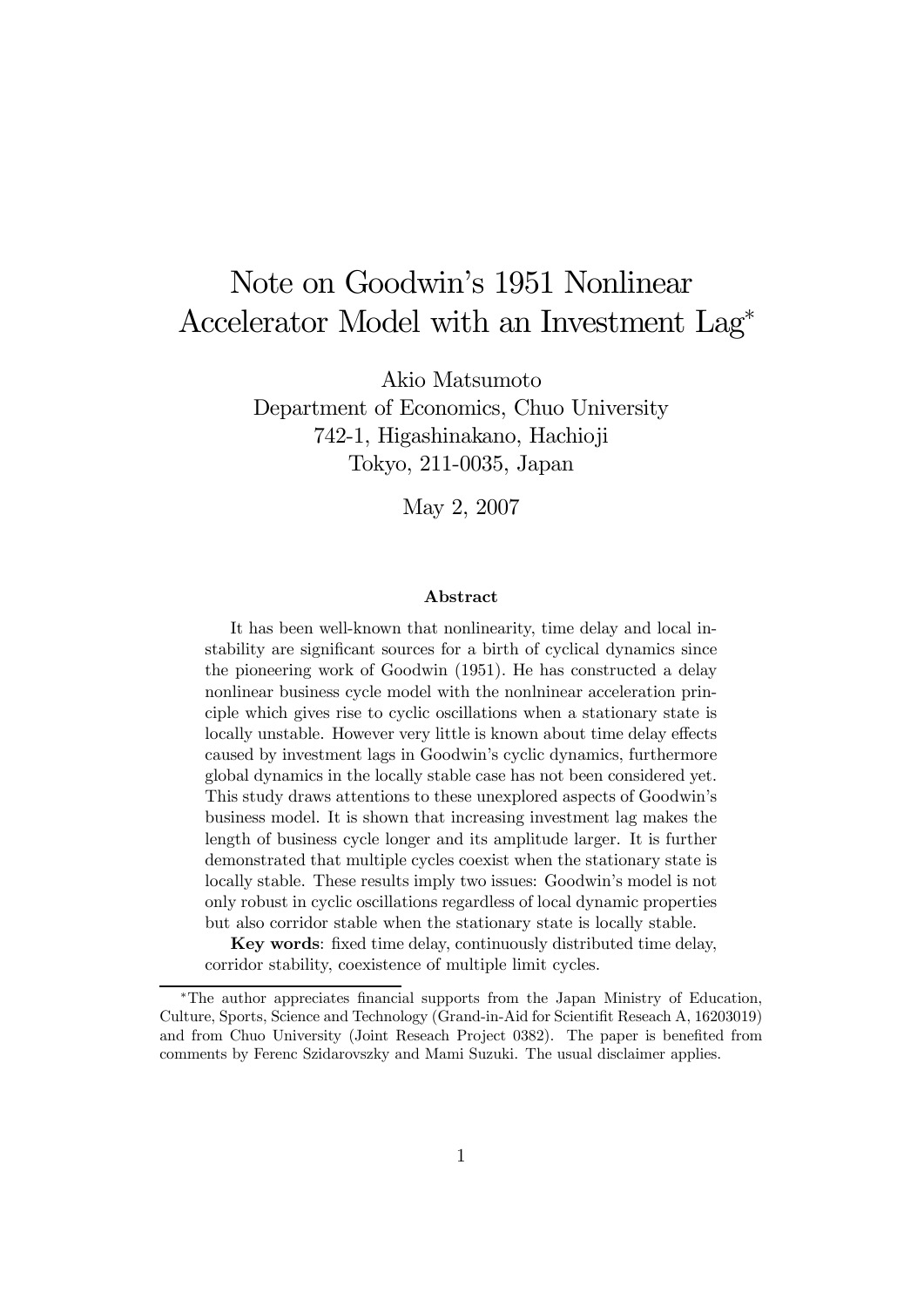# 1 Introduction

The contributions of Goodwin (1951) are reconsidered and further developed in this study. Goodwin introduced a nonlinear accelerator business cycle model with an investment lag, numerically specified it and graphically showed that it could generate a stable limit cycle when a stationary point is locally unstable. Since Goodwin's work, it is expected that instability, nonlinearity and delay could be significant sources for the birth of cyclic behavior. In view of the fact that it is difficult to analytically solve delay nonlinear models, it is a natural way to perform numerical studies or to convert the model to a tractable one by using approximation. Indeed, considerable effort has been devoted to investigate the nonlinear structure of the ordinary differential version of the unstable Goodwin's model. Recently, Sasakura (1996) gives an elegant proof of the stability and the uniqueness of Goodwin's cycle. More recently Lorenz and Nusse (2002), based on Lorenz (1987), reconstructs Goodwin's model as a forced oscillator system and demonstrates the emergence of chaos when nonlinearities become stronger. In the existing literature, however, there have been only limited analytical works on the delay differential version, $<sup>1</sup>$  and, furthermore, very little has yet been revealed</sup> with respect to the circumstances under which the stationary point is locally asymptotically stable. The main purpose of this study is to provide an investigation of these unexplored aspects of Goodwin's business cycle model.

We add two new observations to the existing results. First, we reformate the model in terms of a nonlinear differential equation with the explicit treatment of time delay (i.e., fixed time delay and distributed time delay) and find out how the time delay affects the emergence and characteristics of a limit cycle. Second, we demonstrate that the nonlinear delay Goodwin's model has the corridor stability when a stationary point is locally stable. That is, the model is stable and the trajectory returns to the stationary state for smaller disturbances but is unstable and exhibits persistent fluctuations for larger disturbances.

In what follows, Section 2 overviews the basic structure of Goodwin's nonlinear accelerator model and introduces time delay to see its effect on cyclic dynamics. Section 3 shows a coexistence of a stable stationary point, an unstable limit cycle and a stable limit cycle. Section 4 concludes the paper.

<sup>1</sup>Yoshida and Asada (2007) investigates the impact of delayed government stabilization policy on the dynamic behavior of a Keynes-Goodwin model. Also see Bischi, Chiarella, Kopel and Szidarovszky (2007) for applications of the delay differential method to oligopoly models.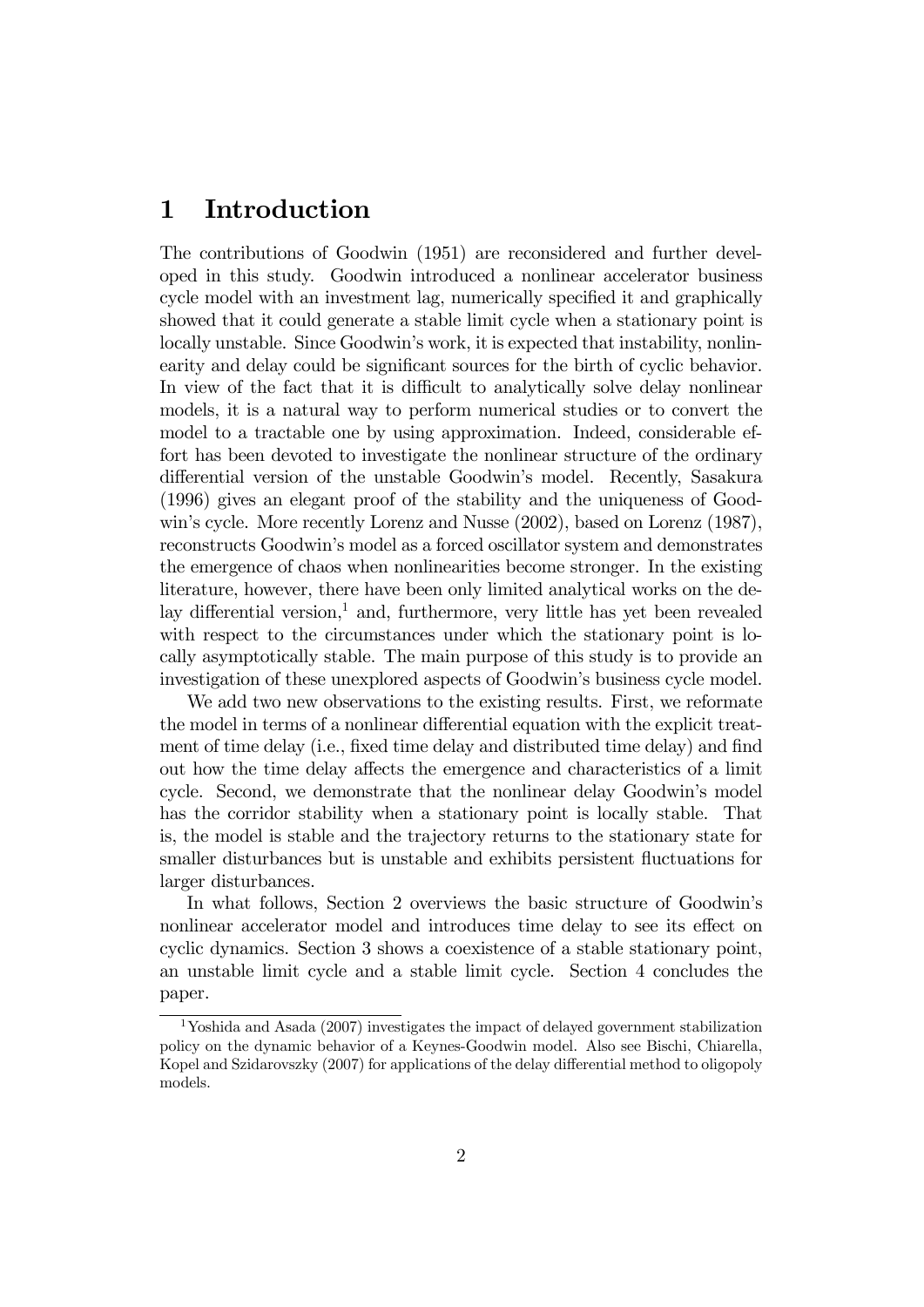# 2 Goodwin's Business Cycle Model

This section is divided into three parts. In Section 2.1, we recapitulate the basic elements of Goodwin's model and perform simulations to see the birth of limit cycles when a stationary state is locally unstable and the investment function is nonlinear. We, then, adopt an explicit treatment of the investment lag into the model. In particular, we will examine fixed time delay in Section 2.2 and continuously distributed time delay in Section 2.3, and we will show see how such a delay affects the characteristics of cyclic dynamics.

### 2.1 Basic Model

Goodwin (1951) presents five different versions of the nonlinear accelerator model. The first version assumes a piecewise linear function with three levels of investment, which can be thought as the crudest or simplest version of the non-linear accelerator. This is a text-book model that can give a simple exhibition on how nonlinearities give rise to endogenous cycles without relying on structurally unstable parameters, exogenous shocks, etc. The second version replaces the piecewise linear investment function with a smooth nonlinear investment function. Although persistent cyclical oscillations of output are shown to exist, the second version includes a unfavorable phenomenon, namely, discontinuous investment jump , which is not realistic in the real economic world. "In order to come close to reality" (p.11, Goodwin (1951)), the investment lag is introduced in the third version. However, no analytical considerations are given to this third version. The existence of a business cycle is confirmed in the fourth version, which is a linear approximation of the third version with respect to the investment lag. Finally alternation of autonomous expenditure over time is taken into account in the fifth version.

To find out how nonlinearity works to generate endogenous cycles, we review the second version of Goodwin's model, which we call the *basic model*,

$$
\begin{cases}\n\varepsilon \dot{y}(t) = \dot{k}(t) - (1 - \alpha)y(t), \\
\dot{k}(t) = \varphi(\dot{y}(t)).\n\end{cases} (1)
$$

Here k is capital stock, y national income,  $\alpha$  the marginal propensity to consume, which is positive and less than unity, and the reciprocal of  $\varepsilon$  a positive adjustment coefficient. The dot over variables stands for time differentiation. The first equation of (1) defines an adjustment process of the national income. Accordingly, national income rises or falls if investment is larger or smaller than savings. The second equation, in which  $\varphi(\dot{y}(t))$  denotes the induced investment, describes an accumulation process of capital stock based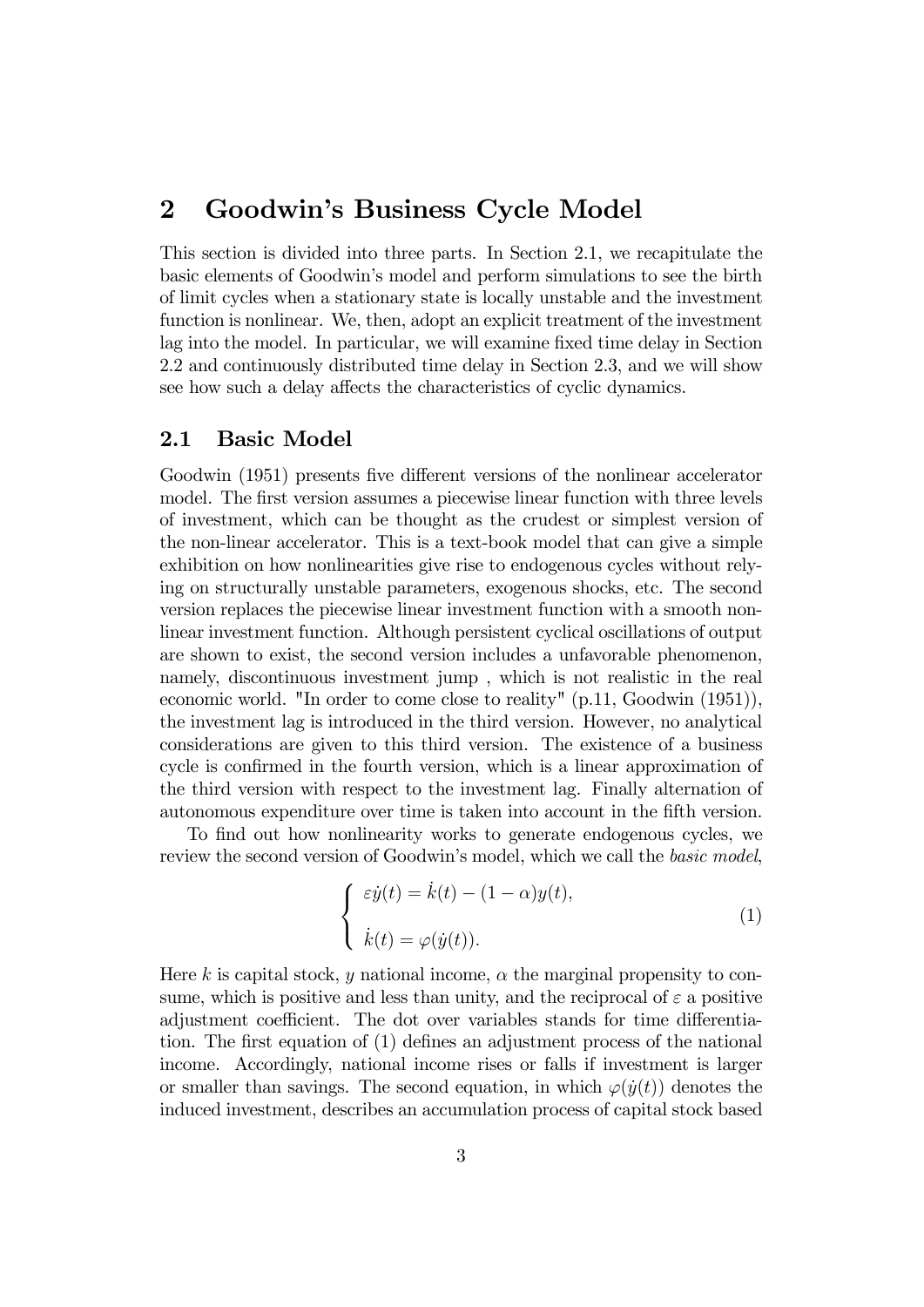on the acceleration principle. According to the principle, investment depends on the rate of changes in the national income. A distinctive feature of Goodwin' model is to introduce a nonlinearity into the investment function in such a way that the investment is proportional to the change in the national income in the neighborhood of the equilibrium income but becomes inflexible (i.e., less elastic) for extremely larger or smaller values of the income. This nonlinear acceleration principle is crucial in obtaining endogenous cycles in Goodwin's model. We will next retain this nonlinear assumption and specify its explicit form. On the other hand, we depart from Goodwin's non-essential assumption of positive autonomous expenditure and will work with zero autonomous expenditure for the sake of simplicity. A direct consequence of this assumption is that an equilibrium solution or a stationary point of the basic model is  $y(t) = \dot{y}(t) = 0$  for all t.

Inserting the second equation of (1) into the first one and movining the terms on the left hand side to the right gives a single dynamics equation for the national income y,

$$
\varepsilon \dot{y}(t) - \varphi(\dot{y}(t)) + (1 - \alpha)y(t) = 0.
$$
 (2)

This is a nonlinear differential equation. Although it is one-dimensional, its nonlinearity prevents deriving an explicit form of the solution. In spite of this simple form, it is possible to detect local dynamics by examining its linearized version in a neighborhood of the stationary point and global dynamics by performing numerical simulations.

The linear version of the income dynamic equation (2) is

$$
\varepsilon \dot{y}(t) - \nu \dot{y}(t) + (1 - \alpha)y(t) = 0,\tag{3}
$$

where  $\nu = \varphi'(0)$  is the slope of the investment function at the stationary point. This is a first-order ordinary differential equation. Applying separation of variables gives a complete solution,

$$
y(t) = y_0 e^{\lambda t} \text{ with } \lambda = \frac{1 - \alpha}{\nu - \varepsilon},\tag{4}
$$

where  $y_0$  is an initial condition. The stationary point is stable or unstable according to whether the eigenvalue  $\lambda$  is negative or positive. Since  $1 - \alpha$  is the positive marginal propensity to save, the sign of the eigenvalue depends on whether the numerator is positive or negative. Thus the stationary point is locally stable if  $\nu < \varepsilon$  and unstable if  $\nu > \varepsilon$ .

We turn our attentions to global dynamics under the assumption of local instability, namely, where  $\nu > \varepsilon$ . We first specify the investment function as well as the values of the coefficients of (2) and then perform simulations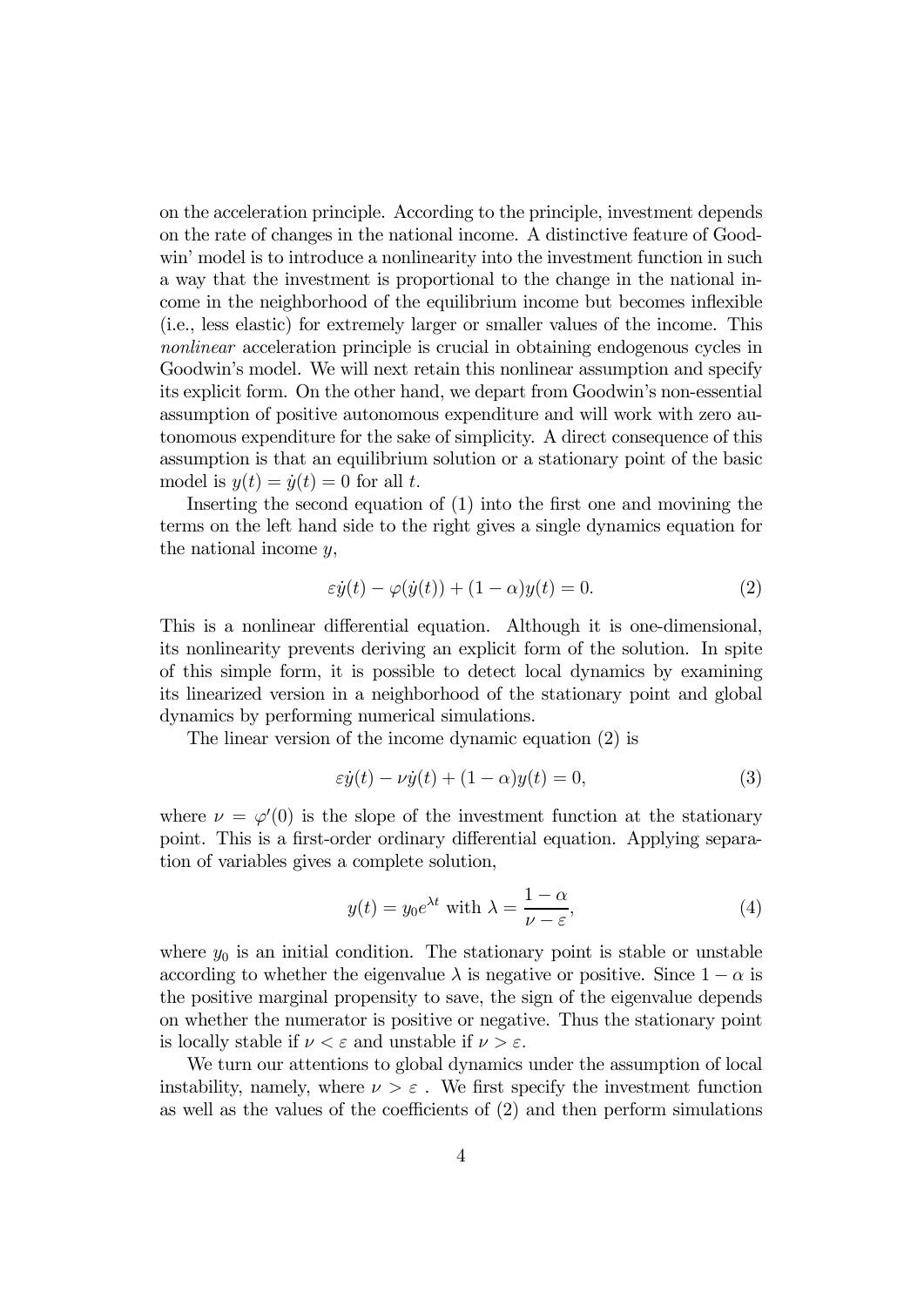to see what dynamics of  $y$  can be generated by the nonlinear equation (2). Although Goodwin (1951) assumed piecewise linear investment function, we, for the sake of analytical convenience, adopt a smooth nonlinear investment function of the form of an arctangent,

$$
\varphi(\dot{y}(t)) = \delta \left\{ \tan^{-1}(\dot{y}(t) - a) - \tan^{-1}(-a) \right\}, \ \delta > 0 \text{ and } a > 0. \tag{5}
$$

This function has endogenous "ceiling" and "floor" and is asymmetric when the parameter, a, is non-zero. In what follows, we set  $a = 1$  and  $\delta = \frac{12}{\pi}$  for which the investment function  $(5)$  passes through the origin, and its ceiling is three time higher than its floor as it was the case in Goodwin's model.

In numerical examples below, the initial point is set at  $y(0) = 10$ , and we set of  $\varepsilon = 0.5$  as the adjustment coefficient and  $\alpha = 0.6$  as the marginal propensity to consume as in Goodwin's model. The numerical results are given in Figure 1 in which an endogenous cycle is illustrated on the right and the corresponding time path of output on the left. Along the upside-down N-shaped locus on the right, the initial point, denoted by  $I_0$ , is displaced slightly upward to point A so that the output is increasing to  $y_H$ , the highest level. Investment immediately switches discontinuously from positive to negative. Consequently, the orbit jumps from point  $A$  to point  $B$ . With negative  $\dot{y}(t)$  at point B, the national income gradually declines from point B to point C so that the output is decreasing to  $y_L$ , the lowest level. Once point  $C$  is reached, investment switches again discontinuously from negative to positive. In other words, the orbit jumps again to point  $D$  from point  $C$ , from which the national income glides toward point  $A$ , and then the process repeats itself. Thus we have a closed orbit constituting a self-sustaining cycle. The points A and C are critical points at which one of the variables makes a discontinuous jump. The same dynamics are depicted as a function of time  $t$ on the left in Figure 1. The kinked points of the time-trajectory correspond to the discontinuous jumps of the cyclic behavior. This is a simple exhibition of generating an endogenous cycle of output. We can summarize these numerical results as follows.

**Result 1** Given  $\nu > \varepsilon$  (i.e., locally unstable stationary point), a slow-rapid limit cycle is brought about in the basic model due to the nonlinear investment accelerator (5).

Insert Figure 1 Here.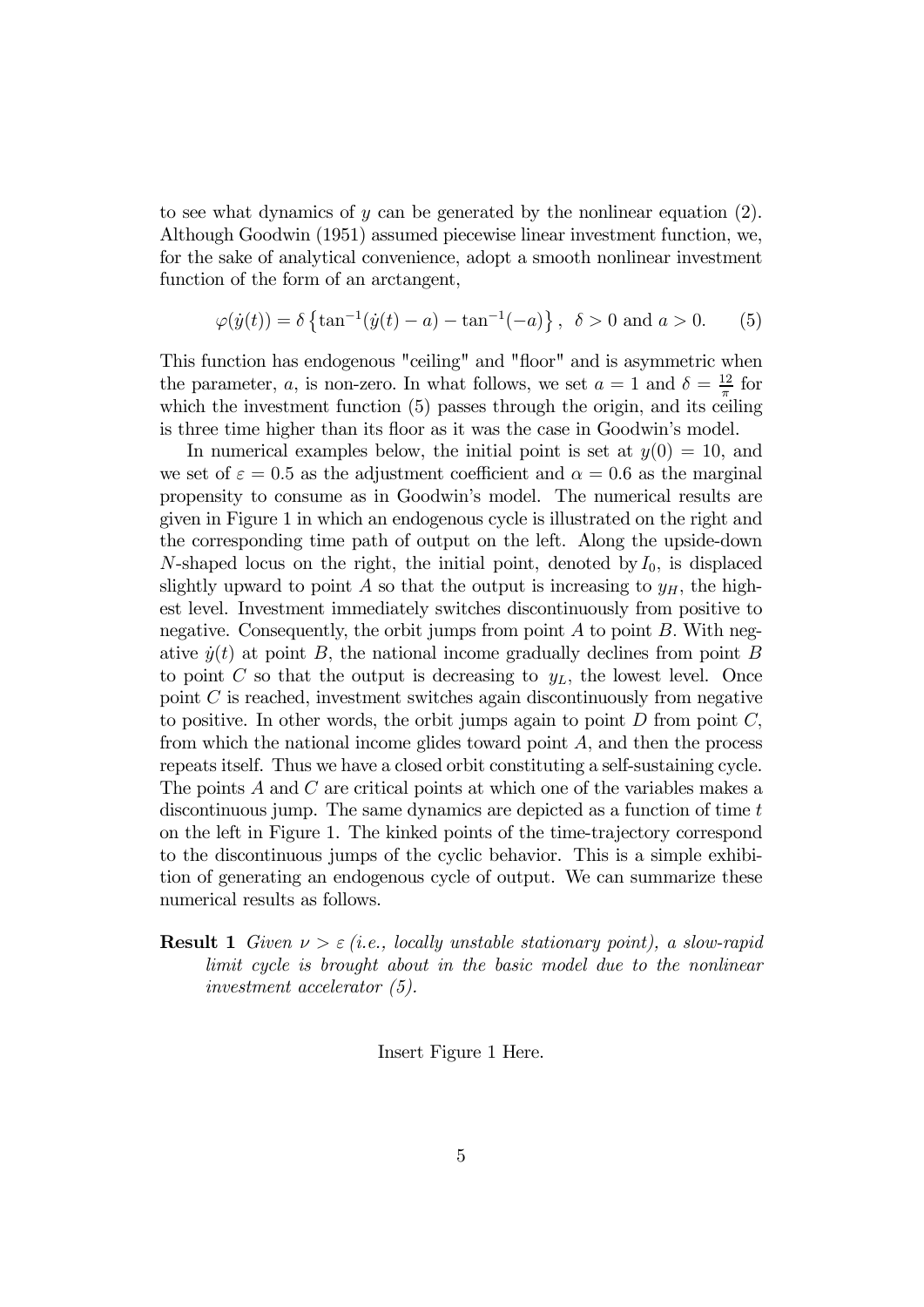# 2.2 Delay Model with Fixed Time Lags

Due to the fact that in real economy, plans and their realizations need time to take effects, Goodwin (1951) introduces the investment lag,  $\theta$ , between decisions to invest and the corresponding outlays. Inserting  $\theta$  into the investment function of the basic model yields the third version,

$$
\varepsilon \dot{y}(t) - \varphi(\dot{y}(t-\theta)) + (1-\alpha)y(t) = 0.
$$
\n(6)

This is a neutral delayed nonlinear differential equation, which we call the fixed delay model. Goodwin does not analyze dynamics generated by this fixed delay model. Furthermore, to the best of our knowledge, no analytical solutions of the delayed model are available yet. However, it is possible, again, to investigate dynamics of the delayed model by using linearization for local dynamics and numerical simulations for global dynamics. Since a cyclic oscillation has been shown to exist in the basic model, our main concern is to see how the presence of the investment lag affects characteristics of such a slow-rapid cycle. To this end, we analytically investigate the stability of the cycle generated in the linearized model and numerically detect what effects are caused by the lag on cyclical dynamics.

The fixed delay model is autonomous and its special solution is constant (i.e.,  $y(t)=0$ ) so that its linearized version takes the form of a *linear neutral* autonomous delay differential equation,

$$
\varepsilon \dot{y}(t) - v\dot{y}(t - \theta) + (1 - \alpha)y(t) = 0.
$$
\n(7)

It is well known that if the characteristic polynomial of a linear neutral equation has roots only with negative real parts, the stationary point is locally asymptotically stable. The normal procedure for solving this equation is to try an exponential form of the solution. Substituting  $y(t) = y_0 e^{\lambda t}$ into (7) and rearranging terms, we obtain the corresponding characteristic equation:

$$
\varepsilon \lambda - v \lambda e^{-\lambda \theta} + (1 - \alpha) = 0.
$$

To check stability, we determine conditions under which all roots of this characteristic equation lie in the left or right of the complex plane. Dividing both sides of the characteristic equation by  $\varepsilon$  and introducing the new variables  $A = \frac{1-\alpha}{\varepsilon}$  and  $B = -\frac{\nu}{\varepsilon}$ , we rewrite the characteristic equation as

$$
\lambda + A + B\lambda e^{-\lambda \theta} = 0. \tag{8}
$$

Kuang  $(1993)$  derives explicit conditions for stability/instability of the *n*-th order linear real scalar neutral differential difference equation with a single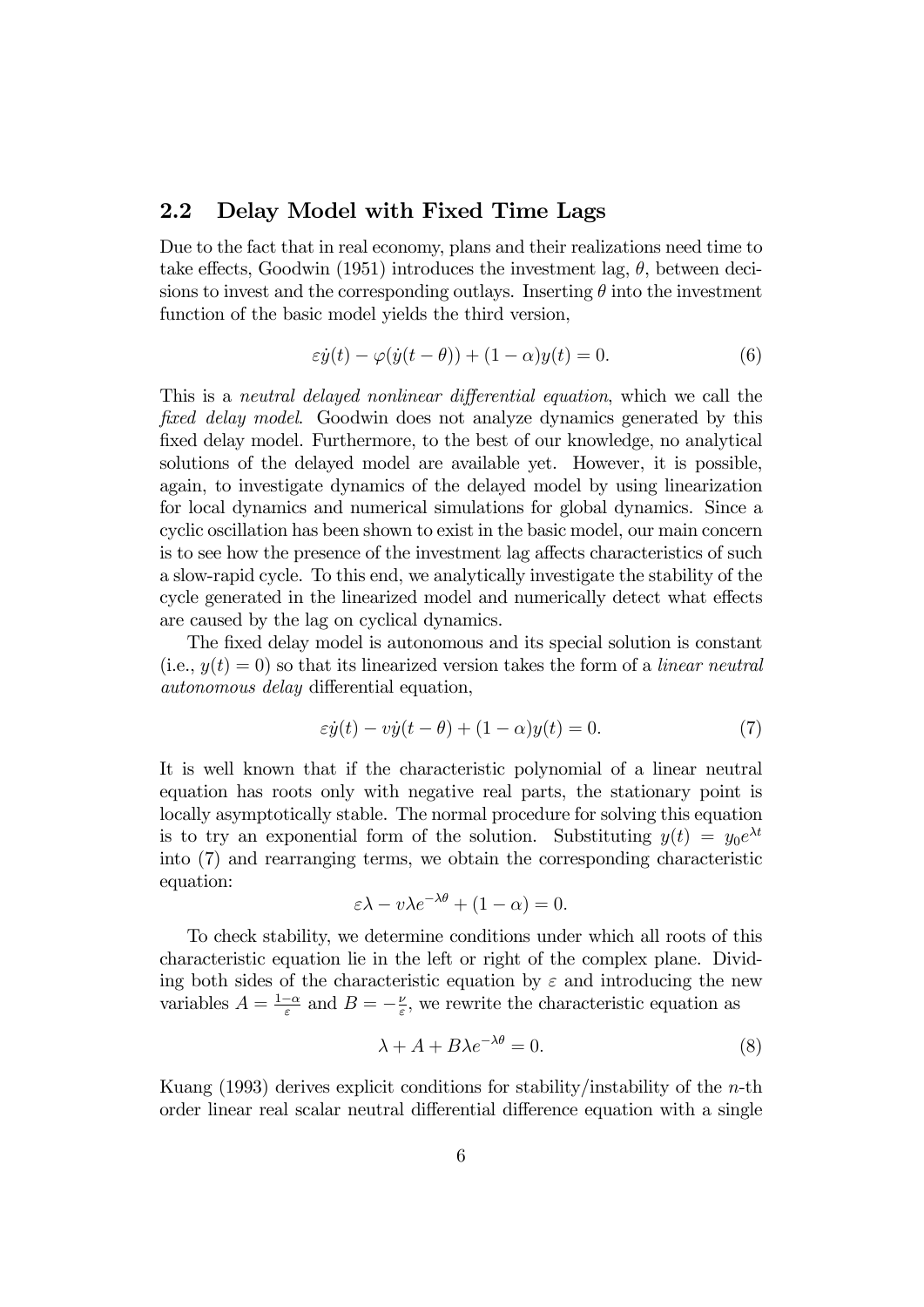delay. Since  $(8)$  is a special case of the *n*-th order equation, applying the result of Kuang (1993, Theorem 1.2) implies that the real parts of the solutions of equation (8) are positive for all  $\theta$  if  $|B| > 1$ . Hence we have the following result.

**Theorem 1** If  $\nu > \varepsilon$ , then the stationary point of (7) is unstable for all  $\theta > 0$ .

If  $v < \varepsilon$  (i.e.,  $|B| < 1$ ), (8) has at most finitely many eigenvalues with positive real part. The roots of the characteristic equation are functions of the delay. As the lengths of the delay change, the roots may change their signs from positive to negative or vise versa so that the stability of the solution may also change. Such phenomena are often referred to as stability switches. We will next show that such stability switchings cannot take place in the fixed delayed model.

For the following discussion we assume that  $v < \varepsilon$ . The case  $v = \varepsilon$  will be treated later as a critical case. It can be checked that  $\lambda = 0$  is not a solution of (8) because substituting  $\lambda = 0$  yields  $A = 0$  that contradicts  $A > 0$ . In the case of  $v < \varepsilon$ , Kuang (1993, Theorem 1.4) shows that if the stability switches at  $\theta = \bar{\theta}$ , then (8) must have a pair of pure conjugate imaginary roots with  $\theta = \bar{\theta}$ . Thus to find the critical value of  $\bar{\theta}$ , we assume that  $\lambda = i\omega$ , with  $\omega > 0$ is a root of (8) for  $\theta = \bar{\theta}$ ,  $\bar{\theta} \ge 0$ . Substituting  $\lambda = i\omega$  into (8), we have

$$
A + B\omega\sin\omega\theta = 0,
$$

and

$$
\omega + B\omega\cos\omega\theta = 0.
$$

Moving A and  $\omega$  to the right hand side and adding the squares of the resultant equations, we obtain

$$
A^2 + (1 - B^2)\omega^2 = 0.
$$

Since  $A > 0$  and  $1 - B^2 > 0$  as  $|B| < 1$  is assumed, there is no  $\omega$  that satisfies the above equation. In other words, there are no roots of (8) crossing the imaginary axis when  $\theta$  increases. Therefore, there are no stability switches for any  $\theta$ .

In case  $\varepsilon = \nu$  in which  $|B| = 1$ , the characteristic equation becomes

$$
\lambda(1 - e^{-\lambda \theta}) + A = 0. \tag{9}
$$

It is clear that  $\lambda = 0$  is not a solution of (9) since  $A > 0$ . Thus we can assume that a root of (9) have non-negative real part,  $\lambda = u + iv$  with  $u > 0$ for some  $\theta > 0$ . From (9), we have

$$
(u+A)^2 + v^2 = e^{-2u\theta}(u^2 + v^2) \le (u^2 + v^2),
$$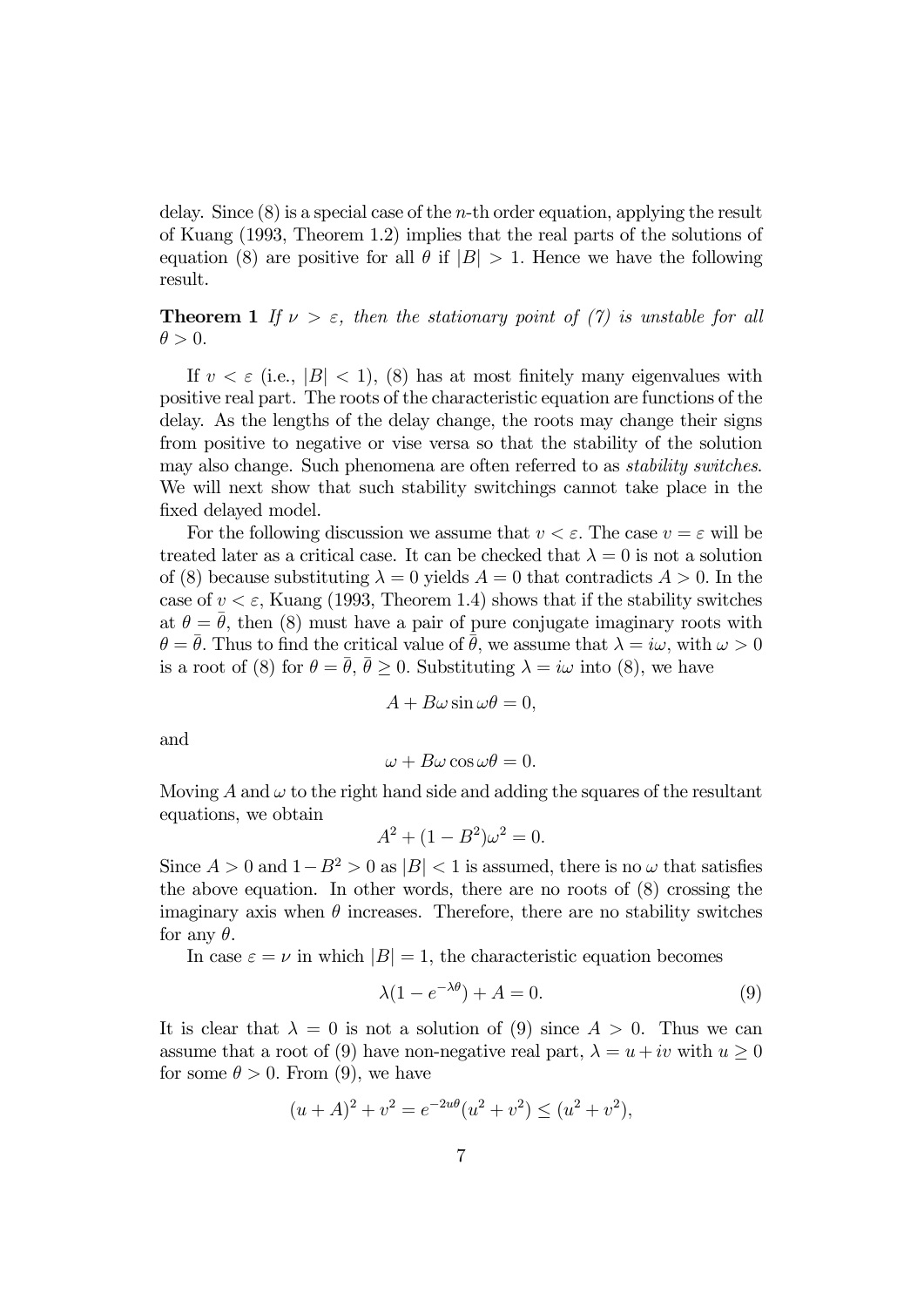where the last inequality is due to  $e^{-2u\theta} \leq 1$  for  $u \geq 0$  and  $\theta > 0$ . Hence

$$
2uA + A^2 \le 0,
$$

where the direction of inequality contradicts the assumption that  $u \geq 0$  and  $A > 0$  in case  $\varepsilon = \nu$ . Hence it is impossible that the characteristic equation has roots with nonnegative real parts. Therefore, all roots of  $(9)$  must have negative real parts for all  $\theta > 0$ . Summarizing the above discussions gives the following theorem.

**Theorem 2** In case of  $v \leq \varepsilon$ , the the stationary point of (7) is asymptotically stable for all  $\theta > 0$ .

Result 1 and Theorems 1 and 2 show that the stability condition of the fixed delay model is the same as the one of the basic model. Thus it can be seen that if the basic model is stable (resp. unstable), then the fixed delay model is also stable (resp. unstable). In other words, introducing fixed time lag does not change the stability condition of the basic model. It is, however, numerically confirmed that the fixed production lag has distinctive effects on the global dynamics as shown in Figure 2 in which we illustrate four different limit cycles for four different values of  $\theta$ . It can be observed that the limit cycles change their shapes from parallelorgram-type cycle to vertically elongated parallelogram with rounded corners as the investment lag increases from 0.125 to unity by doubling  $\theta$ , that is, the width of the cycles becomes smaller and the height becomes larger. Since the peak and the bottom of the output-cycle are reached at the point where the time derivative is zero, the amplitude of the cycle is equal to the distance between the two points at which the limit cycles cross the vertical axis. It is also observed that the amplitude of the cycles increases and the rate of output change becomes smaller as the production lag increases. These numerical results are summarized in:

### Result 2 The fixed time delay gets rid of discontinuous jumps and increasing investment lag makes the length of cycles longer and its amplitude larger in the case of  $\nu > \varepsilon$ .

Insert Figure 2 about here.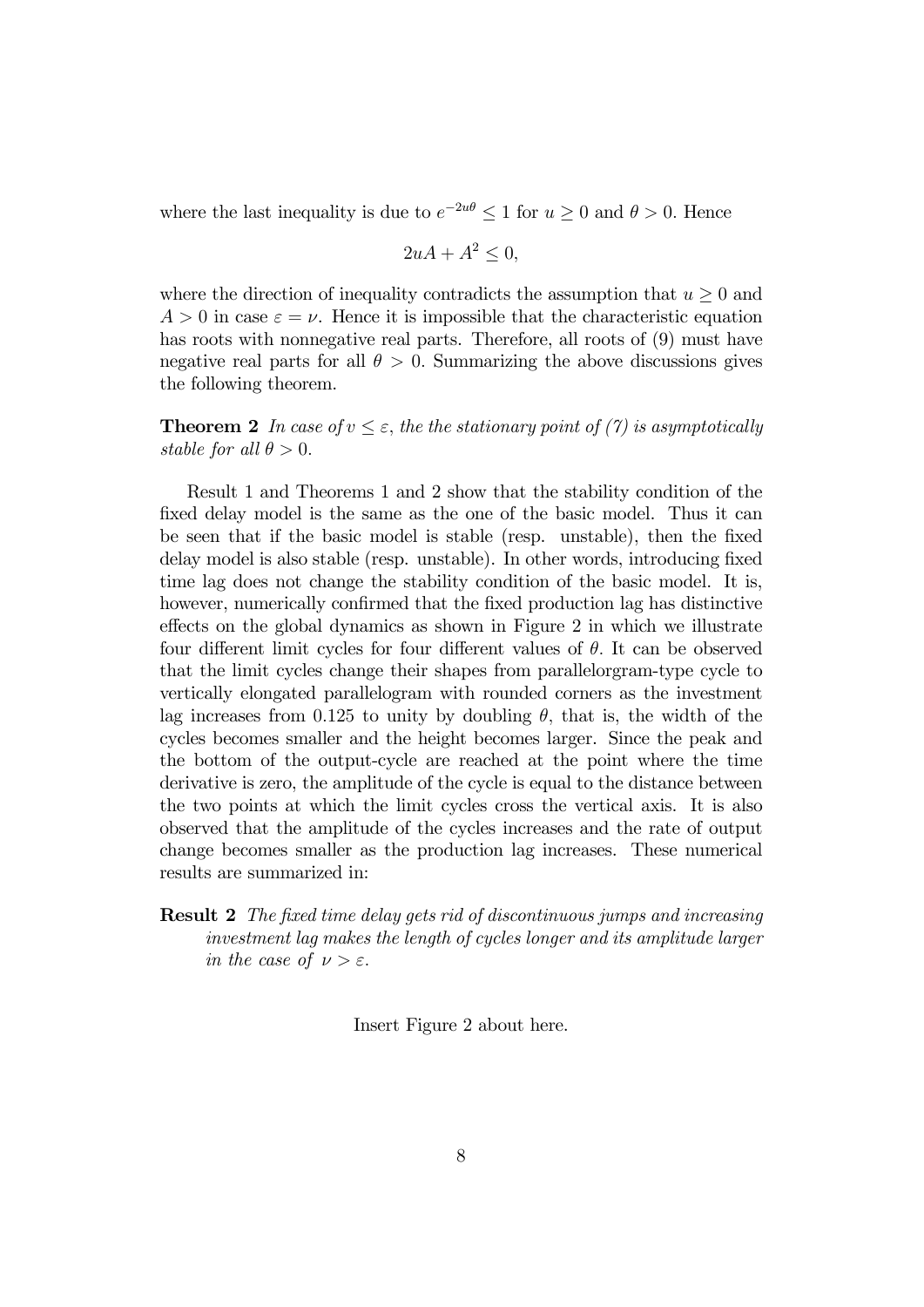### 2.3 Delay Model with Continuously Distributed Lags

Continuously distributed time delay is an alternative approach to deal with a time lag in investment. If the expected change of national income is denoted by  $\dot{y}^e(t)$  at time t and is based on the entire history of the actual changes of national income from zero to  $t$ , the dynamic system can be written as the system of integro-difference equations,

$$
\varepsilon \dot{y}(t) - \varphi(\dot{y}^e(t)) + (1 - \alpha)y(t) = 0,
$$
  

$$
\dot{y}^e(t) = \int_0^t w(t - s, \theta, m)\dot{y}(s)ds,
$$
 (10)

where the weighting function is

$$
w(t-s,\theta,m) = \begin{cases} \frac{1}{\theta}e^{-\frac{t-s}{\theta}} & \text{if } m = 0, \\ \frac{1}{m!} \left(\frac{m}{\theta}\right)^{m+1} (t-s)^m e^{-\frac{m(t-s)}{\theta}} & \text{if } m \ge 1. \end{cases}
$$

Here m is a nonnegative integer and  $\theta$  is a positive real parameter, which is associated with the length of the delay. We call this dynamic system the distributed delay model.

To examine local dynamics of the above system in the neighborhood of the stationary point, we consider the linearized version,

$$
\varepsilon \dot{y}(t) - \nu \int_0^t w(t-s,\theta,m)\dot{y}(s)ds + (1-\alpha)y(t) = 0.
$$

Looking for the solution in the usual exponential form

$$
y(t) = y_0 e^{\lambda t}
$$
 and  $\dot{y}(t) = \lambda y_0 e^{\lambda t}$ ,

we substitute  $y(t)$  and  $\dot{y}(t)$  into the linearized version to obtain

$$
\varepsilon\lambda-\nu\lambda\int_0^t w(t-s,\theta,m)e^{-\lambda(t-s)}ds+(1-\alpha)=0.
$$

As shown in Bischi et al, (2007), introducing the new variable  $z = t - s$ simplifies the integral as

$$
\int_0^t w(t-s,\theta,m)e^{-\lambda(t-s)}ds = \int_0^t w(z,\theta,m)e^{-\lambda z}dz.
$$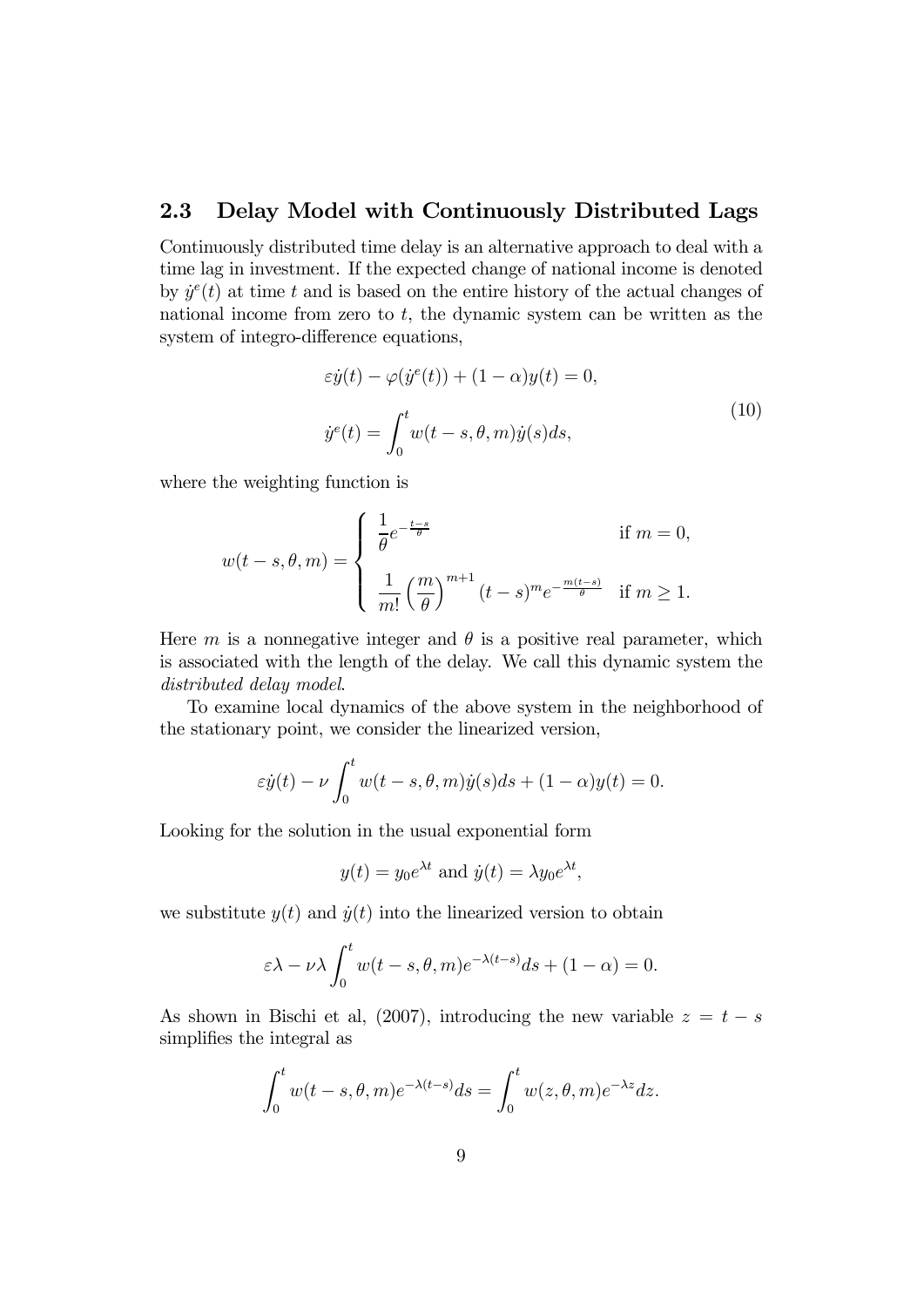By letting  $t \to \infty$  and assuming that  $\text{Re}(\lambda) + \frac{m}{\theta} > 0$ , we have

$$
\int_0^\infty \frac{1}{\theta} e^{-\frac{z}{\theta}} e^{-\lambda z} dz = (1 + \lambda \theta)^{-1}
$$
 if  $m = 0$ ,

and

$$
\int_0^\infty \frac{1}{m!} \left(\frac{m}{\theta}\right)^{m+1} z^m e^{-\frac{mz}{\theta}} e^{-\lambda z} dz = (1 + \frac{\lambda \theta}{m})^{-(m+1)}
$$
 if  $m > 1$ .

That is,

$$
\int_0^\infty w(z,\theta,m)e^{-\lambda z}ds = \left(1 + \frac{\lambda \theta}{q}\right)^{-(m+1)}
$$

with

$$
q = \begin{cases} 1 & \text{if } m = 0, \\ m & \text{if } m \ge 1. \end{cases}
$$

Then the characteristic equation becomes

$$
(\varepsilon\lambda + (1 - \alpha))\left(1 + \frac{\lambda\theta}{q}\right)^{m+1} - \nu\lambda = 0.
$$
 (11)

If there are no time delays,  $\theta = 0$ , then the above equation is reduced to the same characteristic equation as the one we have already derived above. We will next show some simple cases in which analytical results can be obtained.

Since the case of  $m = 0$  will be rigorously discussed in the next section, we examine stability in cases with  $m \geq 1$ . We expand the characteristic equation (11) by using the binomial theorem to obtain,

$$
a_0 \lambda^{m+2} + a_1 \lambda^{m+1} + \dots + a_{m+1} \lambda + a_{m+2} = 0,
$$
\n(12)

where the coefficients  $a_i$  are defined as

$$
a_0 = \varepsilon \theta^{m+1} > 0,
$$
  
\n
$$
a_k = \left\{ \left( \begin{array}{c} m+1 \\ k+1 \end{array} \right) m\varepsilon + \left( \begin{array}{c} m+1 \\ k \end{array} \right) (1-\alpha)\theta \right\} m^k \theta^{m-k} > 0 \text{ for } k = 1, 2, \dots m,
$$
  
\n
$$
a_{m+1} = m^m \{ m\varepsilon + (m+1)(1-\alpha)\theta - m\nu \} \geq 0,
$$

 $a_{m+2} = m^{m+1}(1-\alpha) > 0.$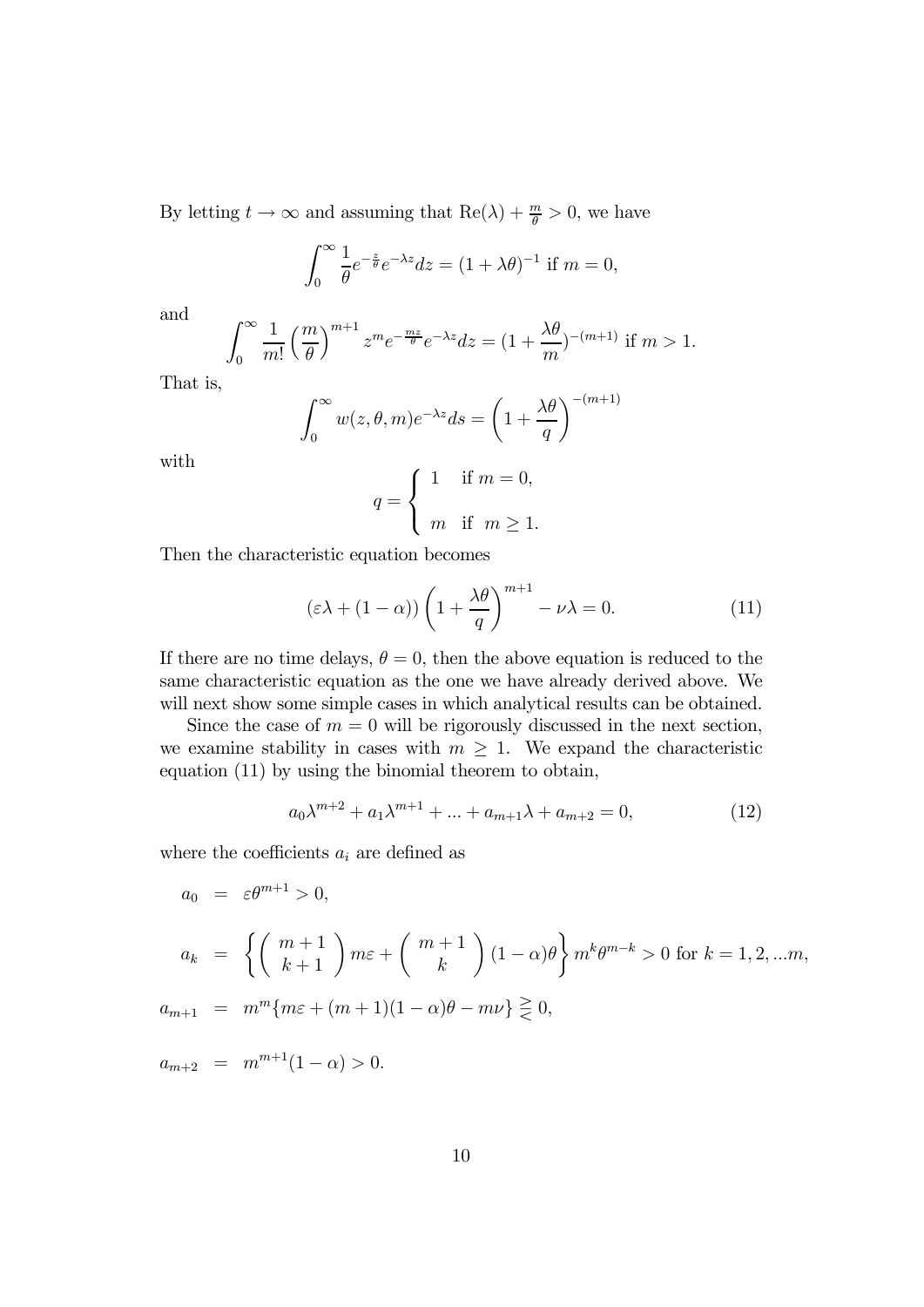According to the Routh-Hurwitz criterion, the necessary and sufficient conditions that all roots of the characteristic equation (12) have negative real parts are the following:

(1) the coefficients are positive,  $a_k > 0$  for  $k = 1, 2, ... 2m + 1$ ,

(2) the principle minors of the Routh-Hurwitz determinant are positive,

$$
D_2^m = \begin{vmatrix} a_1 & a_0 \\ a_3 & a_2 \end{vmatrix} > 0, \ D_3^m = \begin{vmatrix} a_1 & a_0 & 0 \\ a_3 & a_2 & a_0 \\ a_5 & a_4 & a_3 \end{vmatrix} > 0, \ D_4^m = \begin{vmatrix} a_1 & a_0 & 0 & 0 \\ a_3 & a_2 & a_1 & a_0 \\ a_5 & a_4 & a_3 & a_2 \\ a_7 & a_6 & a_5 & a_4 \end{vmatrix} > 0, \dots
$$

Case 1.  $m = 1$ 

Substituting  $m = 1$  into (12) yields

$$
a_0\lambda^3 + a_1\lambda^2 + a_2\lambda + a_3 = 0,\tag{13}
$$

where

$$
a_0 = \varepsilon \theta^3 > 0,
$$
  
\n
$$
a_1 = (2\varepsilon + (1 - \alpha)\theta)\theta > 0,
$$
  
\n
$$
a_2 = \varepsilon + (1 - \alpha)2\theta - \nu \ge 0,
$$
  
\n
$$
a_3 = 1 - \alpha > 0.
$$

It can be seen that the sign of  $a_2$  is not determined. In addition to  $a_2 > 0$ , the Routh-Hurwitz criterion requires that the following second- and third-order Routh-Hurwitz determinants are positive,

$$
D_2^{m=1} = \begin{vmatrix} a_1 & a_0 \\ a_3 & a_2 \end{vmatrix} > 0 \text{ and } D_3^{m=1} = \begin{vmatrix} a_1 & a_0 & 0 \\ a_3 & a_2 & a_1 \\ 0 & 0 & a_3 \end{vmatrix} > 0.
$$

Since  $D_3^{m=1} = a_3 D_2^{m=1}$  and  $a_3 = 1 - \alpha > 0$ , we have

$$
sign\left(D_3^{m=1}\right) = sign\left(D_2^{m=1}\right),\,
$$

where

$$
D_2^{m=1} = \theta \left\{ 2(\varepsilon + (1 - \alpha)\theta)^2 - (2\varepsilon + (1 - \alpha)\theta)\nu \right\}.
$$
 (14)

Consider an  $a_2 = 0$  curve and a  $D_2^{m=1} = 0$  curve in the positive quadrant of the  $(\theta, \nu)$ -plane. First we assert that both curves are upward sloping and intersect only once for  $\theta = 0$ . Moreover we can assert that  $a_2 < 0$  to the left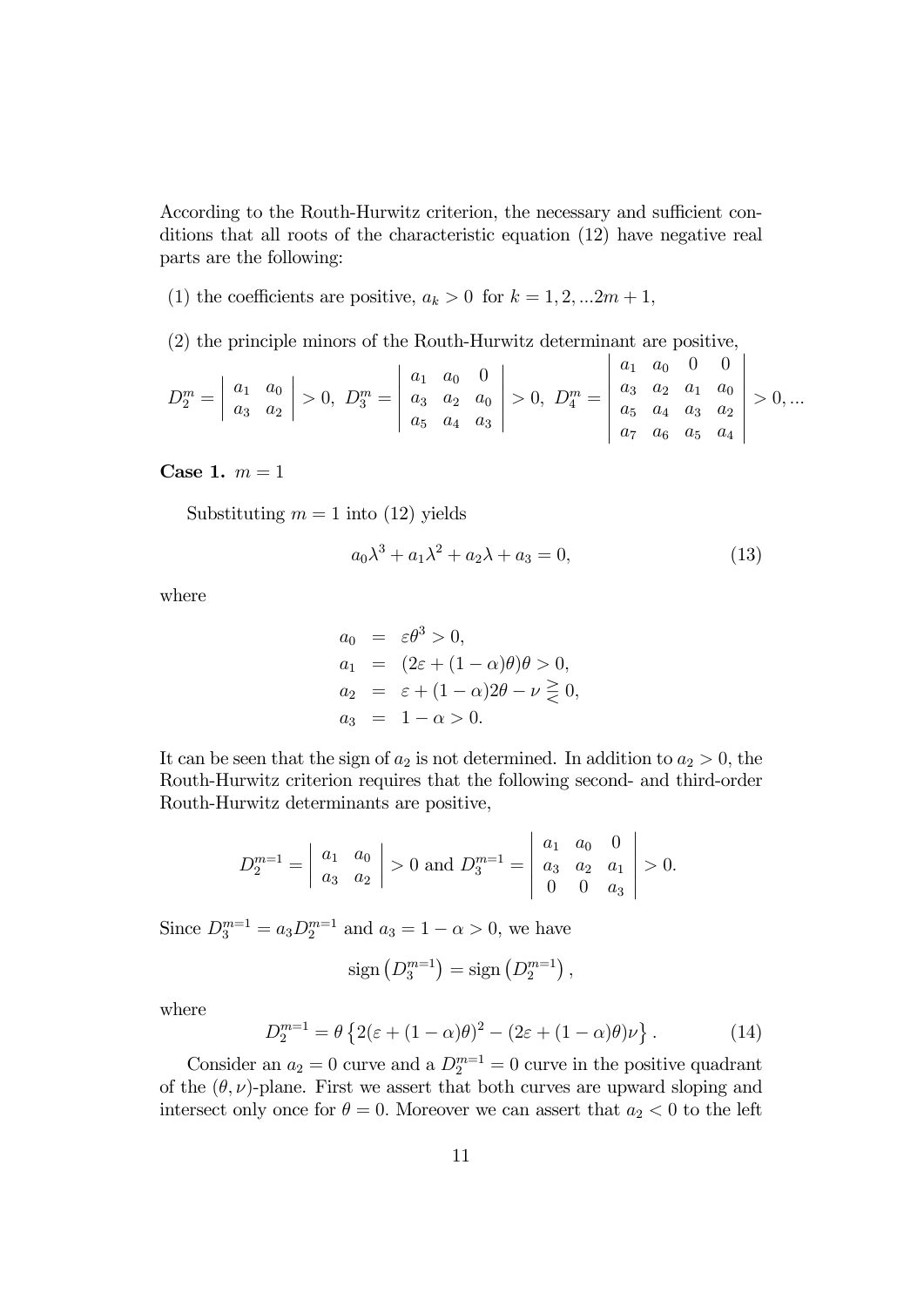of the  $a_2 = 0$  curve and  $a_2 > 0$  to the right and that  $D_2^{m=1} < 0$  to the left of the  $D_2^{m=1} = 0$  curve and  $D_2^{m=1} > 0$  to the right. Substituting  $a_2 = 0$  into  $D_2^{m=1}$  gives  $D_2^{m=1} = -(1-\alpha)\varepsilon\theta^2 < 0$ . This implies that the  $a_2 = 0$  curve is located in the region where  $D_2^{m=1} < 0$ . Thus,  $a_2 > 0$  and  $D_3^{m=1} > 0$  in the region where  $D_2^{m=1} > 0$ . Therefore the  $D_2^{m=1} = 0$  curve is the partition line that divides the  $(\theta, \nu)$ -plane into two regions: one region below the line in which the stationary state is stable as the Routh-Hurwitz criterion is satisfied and the other region above the line in which the stationary state is unstable. Solving  $D_2^{m=1} = 0$  for  $\nu$  yields the explicit expression of the partition line,

$$
\nu = \frac{2(\varepsilon + (1 - \alpha)\theta)^2}{2\varepsilon + (1 - \alpha)\theta}.\tag{15}
$$

We now return to equation (13) to show the existence of a limit cycle even with continuously distributed delay by applying the Hopf bifurcation theorem. According to the theorem, we can establish the existence if the cubic characteristic equation has a pair of pure imaginary roots and the real part of these roots vary with a bifurcation parameter. We select  $\nu$  as the bifurcation parameter and then calculate its value at the point for which loss of stability just occurs. Substituting (15) into (13), we can obtain a factorized expression of the characteristic equation along the partition line,

$$
(2\varepsilon + (1 - \alpha)\theta + \varepsilon\theta\lambda)(1 - \alpha + (2\varepsilon\theta + (1 - \alpha)\theta^2)\lambda^2) = 0,
$$

which can be explicitly solved for  $\lambda$ . One of the characteristic roots is real and negative and the other two are pure imaginary:

$$
\lambda_1 = -\frac{2\varepsilon + (1 - \alpha)\theta}{\varepsilon\theta} < 0,
$$
  

$$
\lambda_{2,3} = \pm i\sqrt{\frac{1 - \alpha}{2\varepsilon\theta + (1 - \alpha)\theta^2}} = \pm i\omega.
$$

In order to apply the Hopf bifurcation theorem, we need to check whether the real part of the conjugate complex roots change its sign as the bifurcation parameter passes through its critical value. Suppose that  $\lambda$  depends on  $\nu$ ,  $\lambda(\nu)$ , and then implicit-differentiation of (13) shows that

$$
3\varepsilon\theta^3\lambda^2 + (2\varepsilon\theta + (1-\alpha)\theta^2)\lambda + \varepsilon + (1-\alpha)2\theta - \nu\frac{d\lambda}{d\nu} = \lambda.
$$

Thus

$$
sign\left\{\frac{d(\text{Re }\lambda)}{d\nu}\right\}_{\lambda=i\omega} = sign\left\{\text{Re}\left(\frac{d\lambda}{d\nu}\right)^{-1}\right\}_{\lambda=i\omega}
$$

$$
= sign\left\{(2\varepsilon\theta + (1-\alpha)\theta^2)\right\}
$$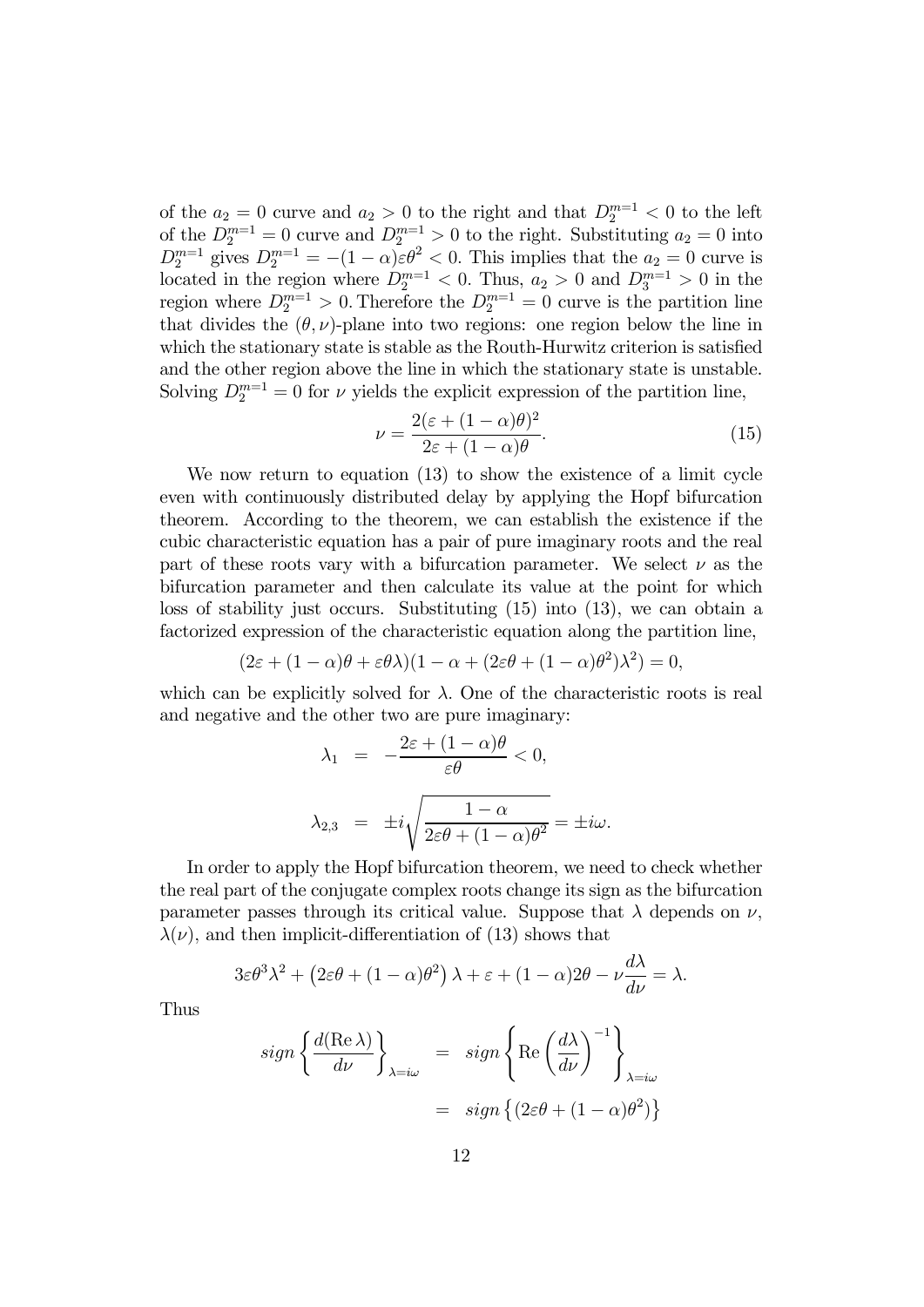where we used the facts that the terms with  $\lambda$  are imaginary and the constant terms are real. Therefore we have

$$
\left. \frac{d(\text{Re }\lambda)}{d\nu} \right|_{\lambda = i\omega} > 0.
$$

This implies that the roots cross the imaginary axis at  $i\omega$  from left to right as  $\nu$  increases. Therefore the Hopf bifurcation theorem applies, and thus a birth of limit cycles is assured around the stationary point. The left part of Figure 3 illustrates a limit cycle in a 3D space when the stationary state is unstable, and the right side shown an orbit approaching the stationary state when stable.<sup>2</sup>

Insert Figure 3 about here.

#### Case 2.  $m = 2$

The characteristic equation is quartic in  $\lambda$  and its coefficients are all positive except  $a_3$  whose sign is not determined,

$$
a_3 = 4(2\varepsilon + 3(1 - \alpha)\theta) - 2\nu).
$$

The Routh-Hurwitz determinants can be defined in the same way as before,

 $\overline{a}$ 

$$
D_2^{m=2} = \begin{vmatrix} a_1 & a_0 \\ a_3 & a_2 \end{vmatrix}, \ D_3^{m=2} = \begin{vmatrix} a_1 & a_0 & 0 \\ a_3 & a_2 & a_1 \\ 0 & a_4 & a_3 \end{vmatrix} \text{ and } D_4^{m=2} = \begin{vmatrix} a_1 & a_0 & 0 & 0 \\ a_3 & a_2 & a_1 & a_0 \\ 0 & a_4 & a_3 & a_2 \\ 0 & 0 & 0 & a_4 \end{vmatrix},
$$

 $^{2}z(t)$  and  $w(t)$  are defined as follows:

$$
z(t) = \int_0^t \frac{1}{\theta^2} (t - s) e^{-\frac{t - s}{\theta}} \dot{y}(s) ds
$$

and

$$
w(t) = \int_0^t \frac{1}{\theta} e^{-\frac{t-s}{\theta}} \dot{y}(s) ds.
$$

 $\nu$  is selected as

$$
\frac{2(\varepsilon + (1 - \alpha)\theta)^2}{2\varepsilon + (1 - \alpha)\theta} + 0.05
$$
 in the unstable case,

and

$$
\frac{2(\varepsilon + (1 - \alpha)\theta)^2}{2\varepsilon + (1 - \alpha)\theta} - 0.05
$$
 in the stable case.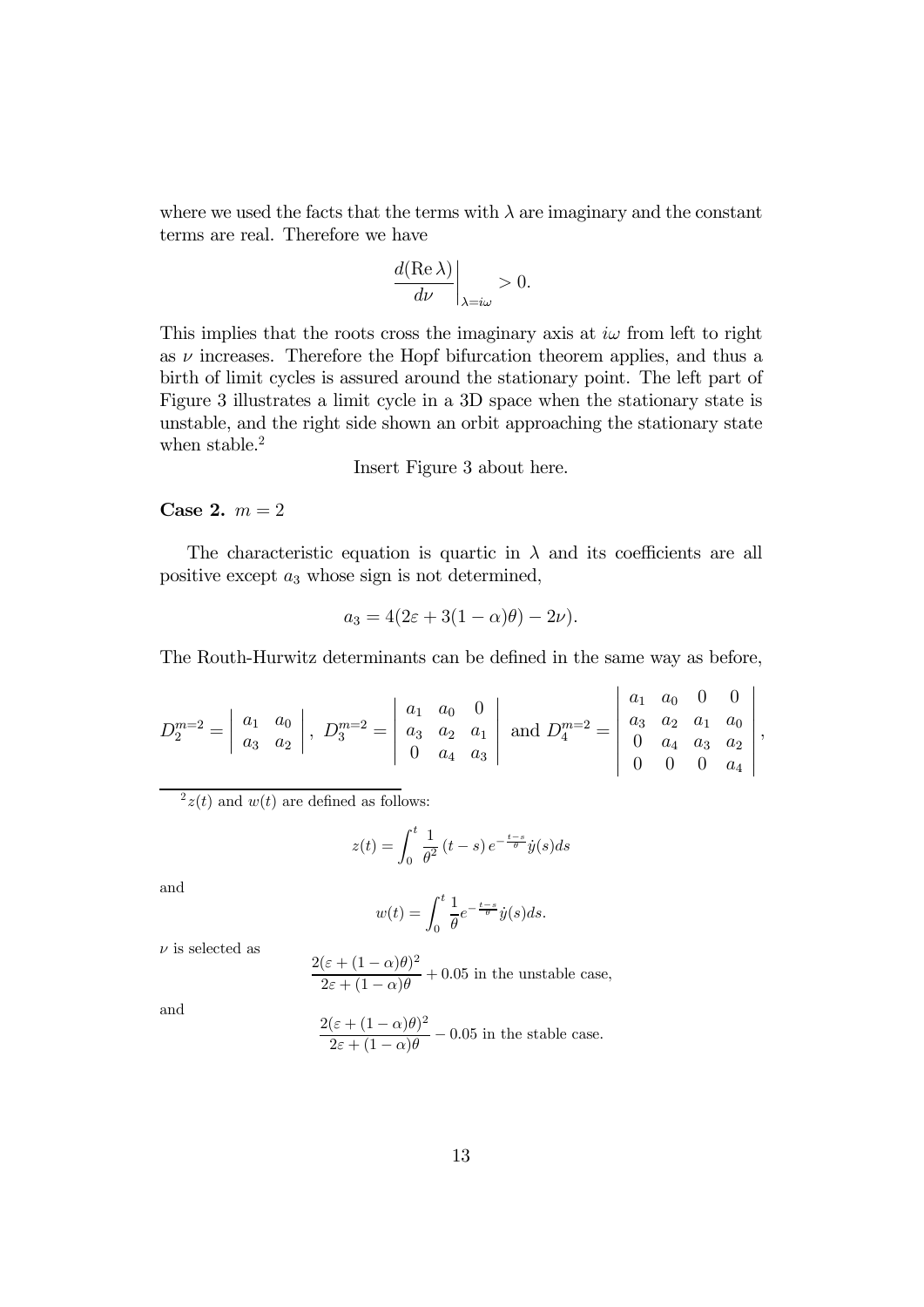where

$$
D_2^{m=2} = 2\theta^3 \left\{ 32\varepsilon^2 + 3(1-\alpha)^2 \theta^2 + \varepsilon (18(1-\alpha) + 4v) \right\} > 0,
$$
  
\n
$$
D_3^{m=2} = 8\theta^3 \left\{ 8(2\varepsilon + (1-\alpha)\theta)^3 - 2(28\varepsilon^2 + 12(1-\alpha)\varepsilon\theta) + 3(1-\alpha)^2 \theta^2) \nu - 8\varepsilon \nu^2 \right\},
$$
  
\n
$$
D_4^{m=2} = 8(1-\alpha)D_3^{m=2}.
$$

By the same way as given in the case of  $m = 1$ , we assert that the  $a_3 = 0$ curve and the  $D_3^{m=2} = 0$  curve are upward sloping, intersect once for  $\theta = 0$ and the former curve is located above the latter curve. Substituting  $a_3 = 0$ into  $D_3^{m=2}$  gives

$$
D_3^{m=2} = -64(1-\alpha)^2 \theta^4 (6\varepsilon + (1-\alpha)\theta)^2 < 0.
$$

The direction of this inequality implies that the  $a_3 = 0$  curve is located in the region in which  $D_3^{m=2} < 0$ . Thus we have  $a_3 > 0$  and  $D_4^{m=2} > 0$  in the region in which  $D_3^{m=2} > 0$ . Hence the  $D_3^{m=2} = 0$  locus is the partition line that divides the  $(\theta, \nu)$ -plane into two regions: one region below the line in which the stationary state is stable and the other region above the line in which the stationary state is unstable. From  $D_2^{m=1} = 0$  we obtain the explicit expression of the partition line,

$$
8(2\varepsilon + (1 - \alpha)\theta)^3 - 2(28\varepsilon^2 + 12(1 - \alpha)\varepsilon\theta) + 3(1 - \alpha)^2 \theta^2)\nu - 8\varepsilon\nu^2 = 0.
$$
 (16)

It can be confirmed that the  $D_2^{m=1} = 0$  curve is steeper than the  $D_3^{m=2} = 0$ curve, and both curves have the same vertical intercept for  $\theta = 0$ . This means that the distributed delay model with  $m = 1$  has a larger stable region than the model with  $m = 2$ . By the same procedure as in the case of  $m = 1$  above, we can show the birth of a limit cycle in the case of  $m = 2$  as well.

After we repeat the above procedure for all values of  $m$ , it is then possible to show that  $D_{m+1} > 0$  implies  $a_{m+1} > 0$  and  $D_i > 0$  for all i. Hence the  $D_{m+1}^m = 0$  locus is the partition line that divides the  $(\theta, \nu)$ -plane into two regions, the stable region and the unstable region. The five partition lines with  $m$  from 1 to 5 are depicted in Figure 4. It can be seen that all lines cross the vertical axis for  $\nu = \varepsilon$  and their slopes become smaller as m increases. Notice that the dotted horizontal line is the partition line in the case of fixed time delay. This implies that the stable region becomes smaller as the value of m increases and converges to the region defined with the fixed time delay when  $m$  tends to infinity.

Insert Figure 4 about here.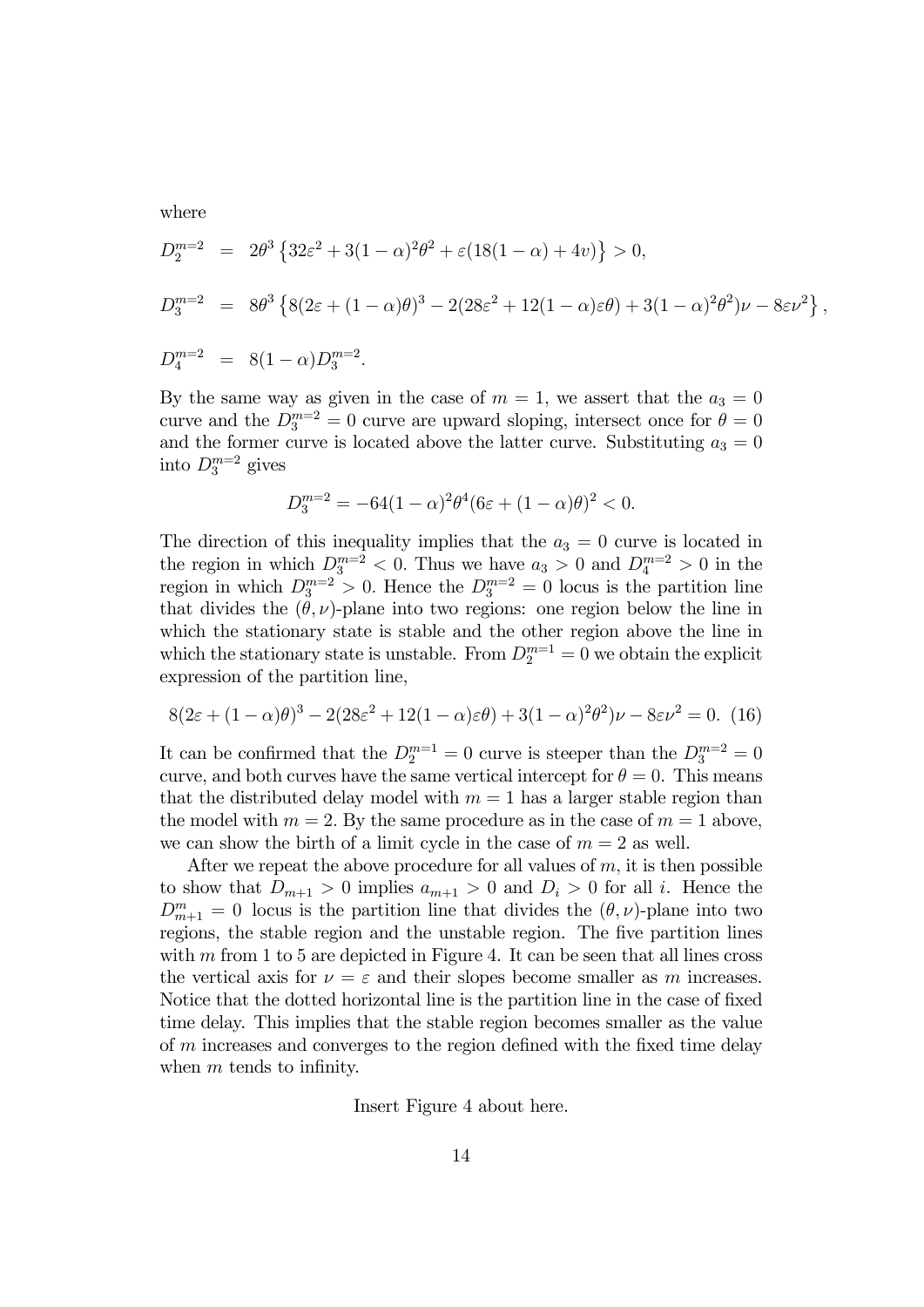# 3 Coexistence of Multiple Cycles

In this section, we demonstrate a coexistence of multiple cycles when the stationary point is locally stable. This finding implies the robustness of cyclic properties of Goodwin's model regardless of whether the stationary point is locally stable or unstable. In what follows, we select the slope of the investment function evaluated at the stationary point as the bifurcation parameter and investigate the possibility of the supercritical bifurcation in Section 3.1. After proving the existence of an unstable limit cycle, we construct an invariant set in the state space and apply the Poincaré-Bendixson theorem to find a stable limit cycle that encloses the unstable limit cycle in Section 3.2. The coexistence of multiple cycles has been already shown for a multiplier-accelerator model in Puu (1986), for Kaldor's business cycle model in Grasman and Wentzel (1994) and for a Metzlerian inventory cycle model in Matsumoto (1996) using an approach that will be further explored.

## 3.1 Distributed Delay Model with  $m = 0$

We consider the distributed delay model with  $m = 0$  in which the weighting function becomes exponentially declining and thus gives the most weight to the most recent income change. The dynamic system of the Volterra-type integro-differential equation is

$$
\varepsilon \dot{y}(t) - \varphi(\dot{y}^e(t)) + (1 - \alpha)y(t) = 0,
$$
  

$$
\dot{y}^e(t) = \int_0^t \frac{1}{\theta} e^{-\frac{t-s}{\theta}} \dot{y}(s) ds.
$$
 (17)

As shown below, we have rewritten the continuously distributed delay equation as a system of ordinary differential equations. By doing so, we can use all tools known from the stability theory of ordinary differential equations to analyze the asymptotic behavior of the stationary point.

The time-differentiation of the second equation of (17) and introducing  $z = \dot{y}^e$  reduce it to

$$
\dot{z}(t) = \frac{1}{\theta} \left( \dot{y}(t) - z(t) \right). \tag{18}
$$

Solving the first equation for  $\dot{y}$ , replacing  $\dot{y}^e$  with z, replacing  $\dot{y}$  in (18) with the new expression of  $\dot{y}$  and then adding the new dynamic equation of z will transform the integro-differential equation to the following 2D system of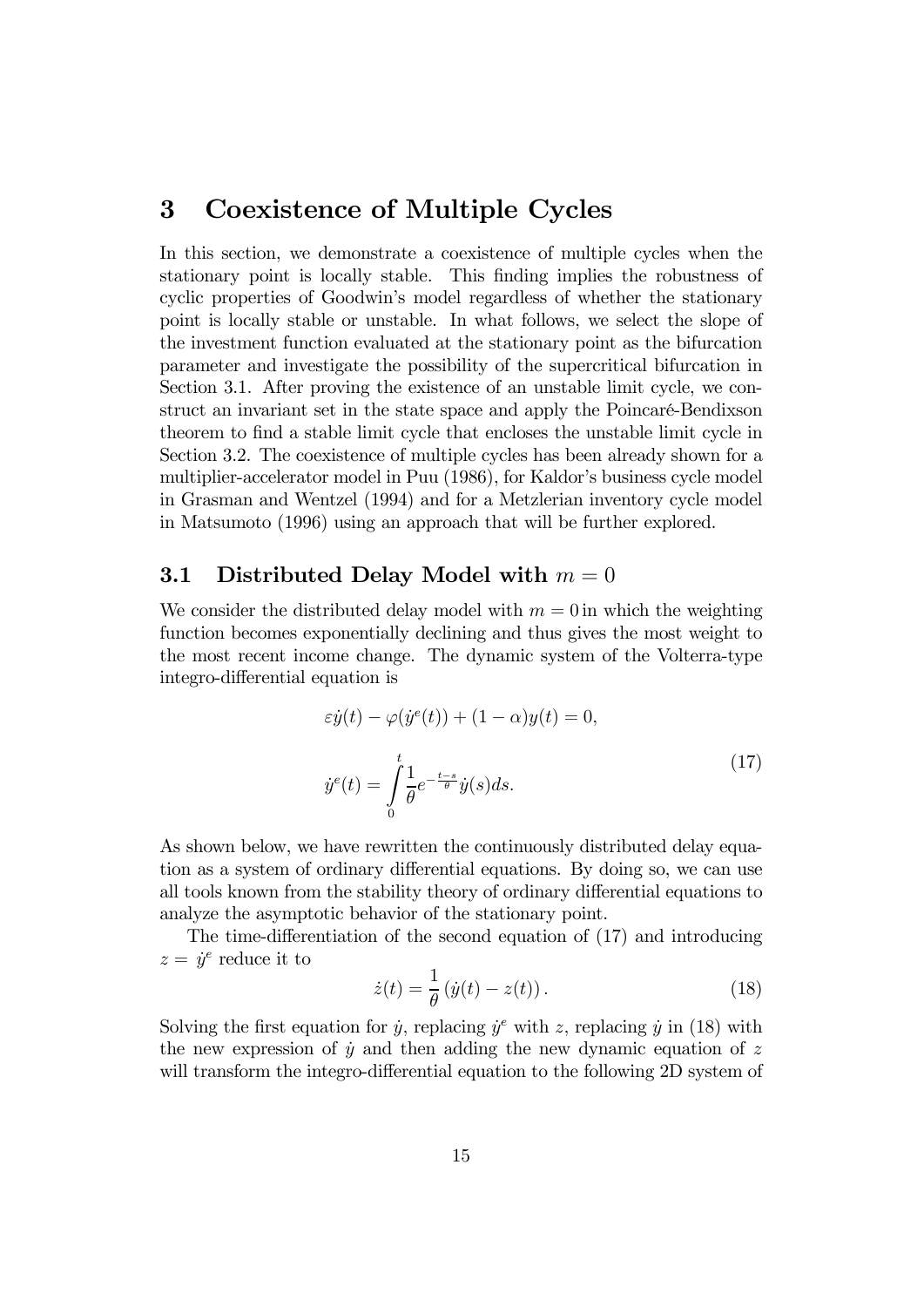ordinary differential equations,

$$
\dot{y}(t) = -\frac{1-\alpha}{\varepsilon}y(t) + \frac{1}{\varepsilon}\varphi(z(t)),
$$
\n
$$
\dot{z}(t) = \frac{1}{\theta}\left(-\frac{1-\alpha}{\varepsilon}y(t) + \frac{1}{\varepsilon}\varphi(z(t)) - z(t)\right).
$$
\n(19)

It can be seen that the stationary state of (19) is  $y = z = 0$ . By linearizing the system at the stationary state, we get the Jacobian matrix,

$$
J = \begin{pmatrix} -\frac{1-\alpha}{\varepsilon} & \frac{\nu}{\varepsilon} \\ -\frac{1-\alpha}{\varepsilon\theta} & \frac{1}{\theta} \left( \frac{\nu}{\varepsilon} - 1 \right) \end{pmatrix}.
$$

The corresponding characteristic equation is quadratic in  $\lambda$ ,<sup>3</sup>

$$
\lambda^2 + \frac{\varepsilon + (1 - \alpha)\theta - \nu}{\varepsilon\theta} \lambda + \frac{1 - \alpha}{\varepsilon\theta} = 0.
$$

Setting  $k = \nu - \left[\varepsilon + (1 - \alpha)\theta\right]$  gives,

$$
\lambda_{1,2} = \frac{1}{2} \left\{ \frac{k}{\varepsilon \theta} \pm \sqrt{\left(\frac{k}{\varepsilon \theta}\right)^2 - \frac{4(1-\alpha)}{\varepsilon \theta}} \right\}.
$$

The product of the eigenvalues is positive,

$$
\lambda_1 \lambda_2 = \frac{1 - \alpha}{\varepsilon \theta} > 0
$$

due to the assumptions imposed on parameters,  $0 < \alpha < 1$  and  $(\varepsilon, \theta) > 0$ . These parametric restrictions ensure that the stationary point is not a saddle point. It also follows that the sum of the eigenvalues is either positive or negative according to whether  $k$  is negative or positive,

$$
\lambda_1 + \lambda_2 = \frac{k}{\varepsilon \theta} \gtreqless 0 \Leftrightarrow k \gtreqless 0.
$$

<sup>3</sup>Notice that this characteristic equation is identical with the characteristic equation that can be derived from Goodwin's approximated model (i.e., equation (5f) of Goodwin (1951)). This means that both equations generates exactly the same dynamics in the neighborhood of  $\theta = 0$ . See Szidarovszky and Matsumoto (2007) for the similarities and dissimilarities between the two dynamic equations.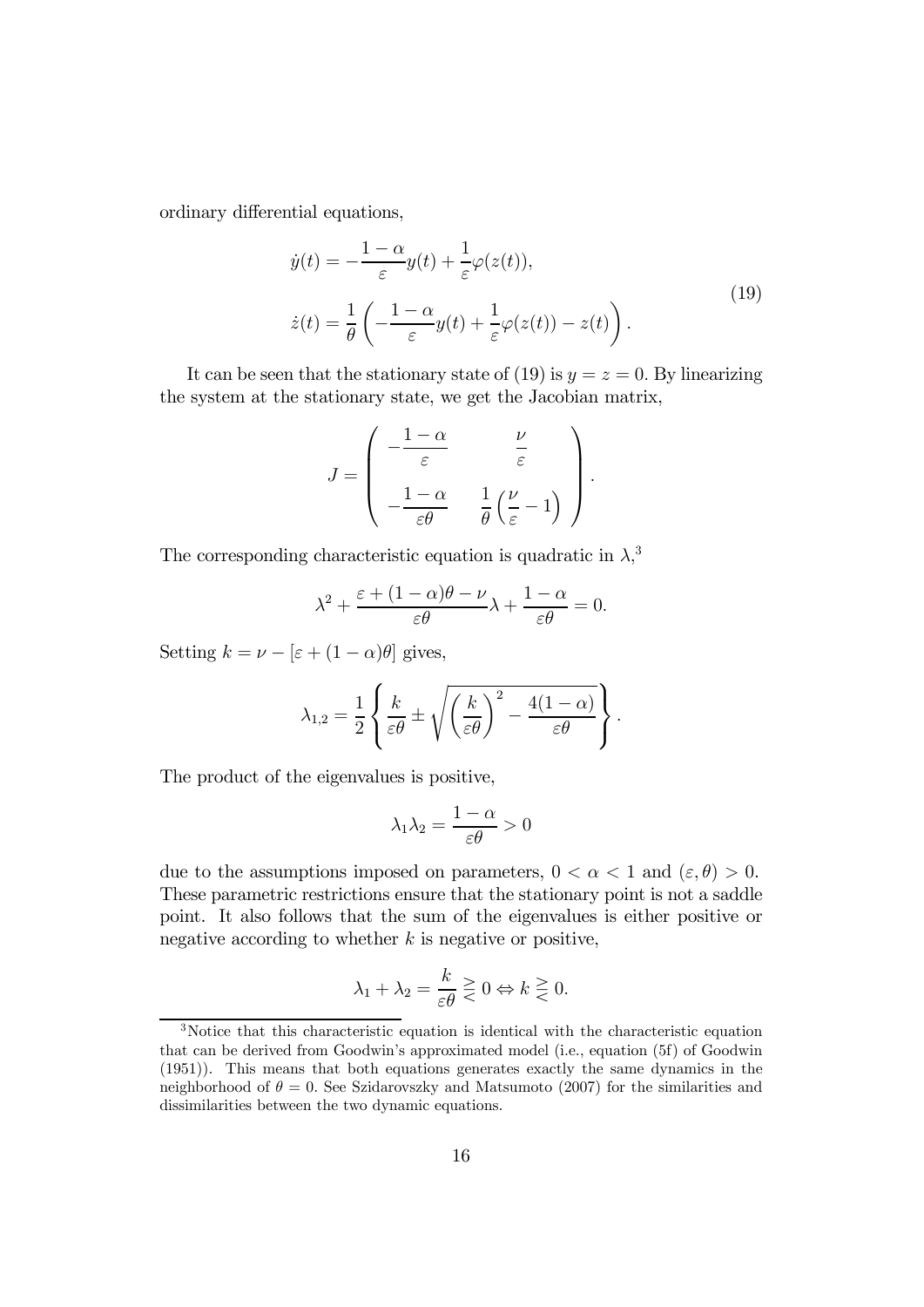To confirm the dependency of the stability on the parameters  $\theta$  and  $\nu$ , we define the parameter region by  $\Omega = \{(\theta, \nu) | \theta > 0 \text{ and } \nu > 0\}$ , considering the values of the other two parameters  $\alpha$  and  $\varepsilon$  given. Since the stability of the stationary point depends of the sign of k so that a  $k = 0$  curve becomes the partition line that divides  $\Omega$  into two regions, one stable and the other unstable. Solving  $k = 0$  gives the partition line

$$
\nu = [\varepsilon + (1 - \alpha)\theta],\tag{20}
$$

which is positive-sloping in  $\Omega$ . Thus the stationary state is stable in the region below this line in which  $k < 0$  and unstable in the region above. It also depends on the value of the discriminant of the characteristic equation whether the local dynamics is oscillatory or monotonic. The curve along which the discriminant is zero is determined by

$$
\nu = \left[\varepsilon + (1 - \alpha)\theta\right] \pm 2\sqrt{(1 - \alpha)\varepsilon\theta},\tag{21}
$$

which distinguishes the parameter region for real roots from that for complex roots.

These two curves divide the parameter region  $\Omega$  as shown in Figure 5. For combinations of  $\theta$  and  $\nu$  in a region marked as either [MS] (in the bottom left and bottom right corners) or [MU], the stationary state is monotonic stable and unstable while for those in [OS] or [OU], the stationary state is oscillatory stable and unstable.<sup>4</sup> In Figure 5, we plot  $\theta$  on the horizontal axis and v on the vertical axis. For certain combinations of the parameters,  $\theta$ and  $\nu$ , in either the light-gray region or the dark-gray region, the characteristic roots are complex and thus the system produces oscillations. Moreover, the oscillations are explosive for the combinations in the light-gray region and damped for those in the dark-gray region. On the other hand, for the combinations of  $\theta$  and  $\nu$  in the white regions, the characteristic roots are real and thus the system produces monotonic dynamics that is convergent or divergent according to whether the combination is in the lower-white region or the upper-white region. Figure 5 also implies that the distributed delay model may produce qualitatively the same dynamics as  $\nu$  increases regardless of the value of the production lag. Thus, for a given  $\theta$ , the linearized model first generates monotonic stable dynamics, then oscillatory stable dynamics, oscillatory unstable dynamics and finally monotonic unstable dynamics as  $\nu$ increases from zero.

<sup>&</sup>lt;sup>4</sup>The partition line crosses the vertical axis for  $\nu = \varepsilon$  and is positive sloping while the zero-discriminant locus is tangent to the vertical line for  $\nu = \varepsilon$  and to the horizontal line for  $\theta = \frac{\varepsilon}{1-\alpha}$ . Thus the qualitatively similar divisions are obtained regardless of the specified values of parameters, although we specify  $\alpha = 0.6$  and  $\varepsilon = 0.5$  in Figure 5.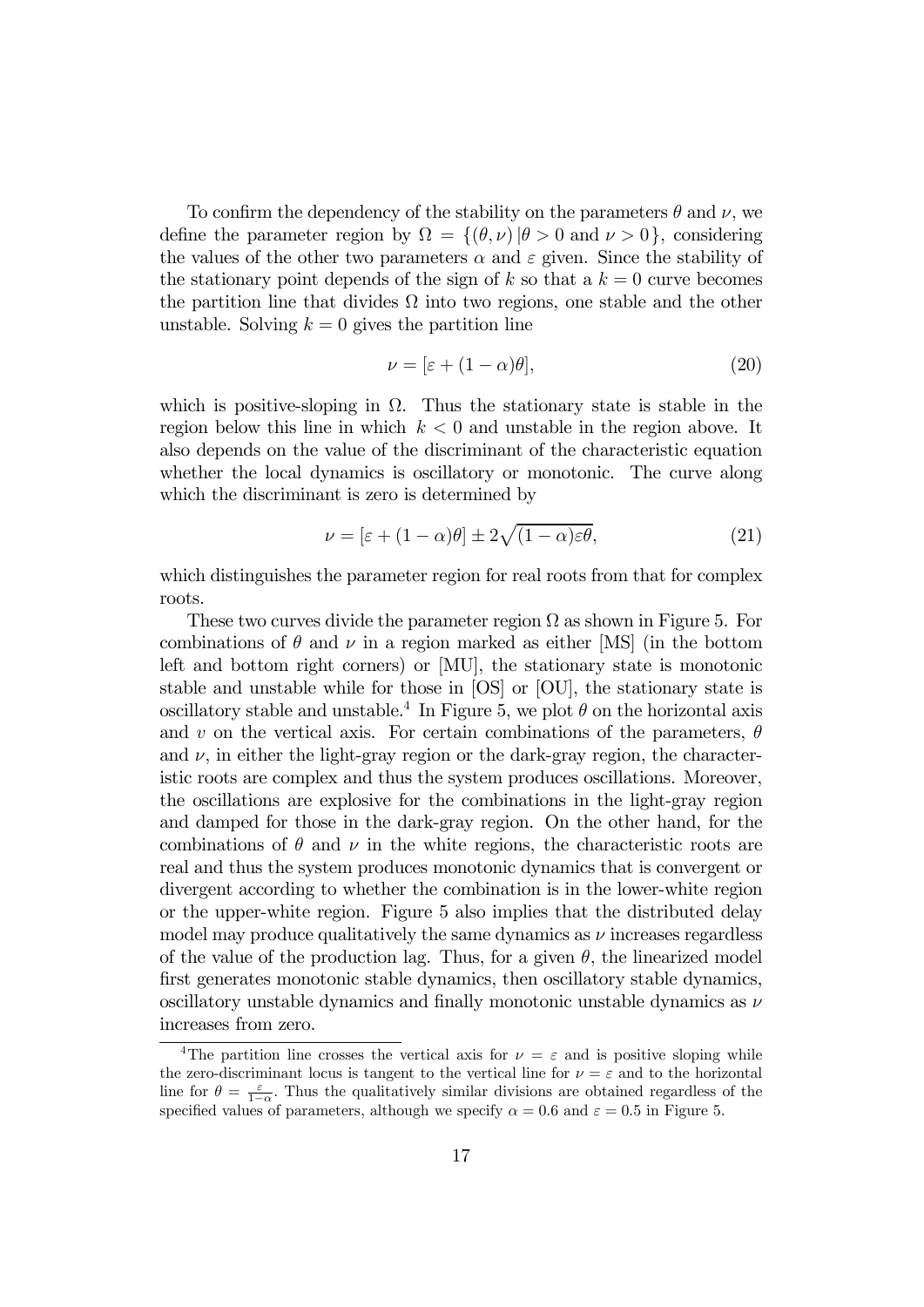Insert Figure 5 about here.

### 3.2 Hopf Cycle

By applying the Hopf bifurcation theorem, we investigate whether there is a limit cycle in the stable distributed delay model with  $m = 0$ . According to the theorem, Hopf bifurcation occurs if the complex conjugate roots as functions of the bifurcation parameters cross the imaginary axis. Obviously, the characteristic roots are complex conjugate with zero real part if  $k = 0$ . As there are no other roots in the two-dimensional system, a limit cycle exists if the eigenvalues cross the imaginary axis with non-zero speed at the bifurcation point. Though there may exist several possibilities to parametrize the distributed delay model, it seems interesting to choose the slope of the investment function evaluated at the stationary point as the bifurcation parameter.

Since we consider the case of local stability (i.e.,  $k < 0$  or  $\nu < \varepsilon + (1-\alpha)\theta$ ) in this section, it can be easily seen that there exists a value  $\nu_0$  for which

$$
\nu_0 - [\varepsilon + (1 - \alpha)\theta] = 0,
$$

implying that the complex conjugate roots cross the imaginary axis. For  $\nu > \nu_0$ , respectively  $\nu < \nu_0$ , the real part becomes positive, respectively negative. Hence,  $v_0$  is indeed a bifurcation value of the distributed delay model. Due to the Hopf bifurcation theorem, this establishes the existence of closed orbits in a neighborhood of the stationary point  $(0,0)$  at  $\nu = \nu_0$ .<sup>5</sup>

The Hopf theorem, however, has no indication about the nature of the limit cycle. There are two possibilities, one is that orbits spiral outward from the stationary point toward a stable limit cycle, called the supercritical bifurcation, and the other is that all orbits starting inside the cycle spiral in toward the stationary point and becomes explosive outside the cycle, called the subcritical bifurcation. To make the distinction between the sub- and super-critical Hopf bifurcation, we calculate the stability index.

The distributed delay model can be written as

$$
\left(\begin{array}{c} \dot{y} \\ \dot{z} \end{array}\right) = J\left(\begin{array}{c} y \\ z \end{array}\right) + \left(\begin{array}{c} g^1(z) \\ g^2(z) \end{array}\right)
$$

<sup>&</sup>lt;sup>5</sup>See Lorenz (1993) for the Hopf bifurcation theorem, the stability index and the following coordinate transformations.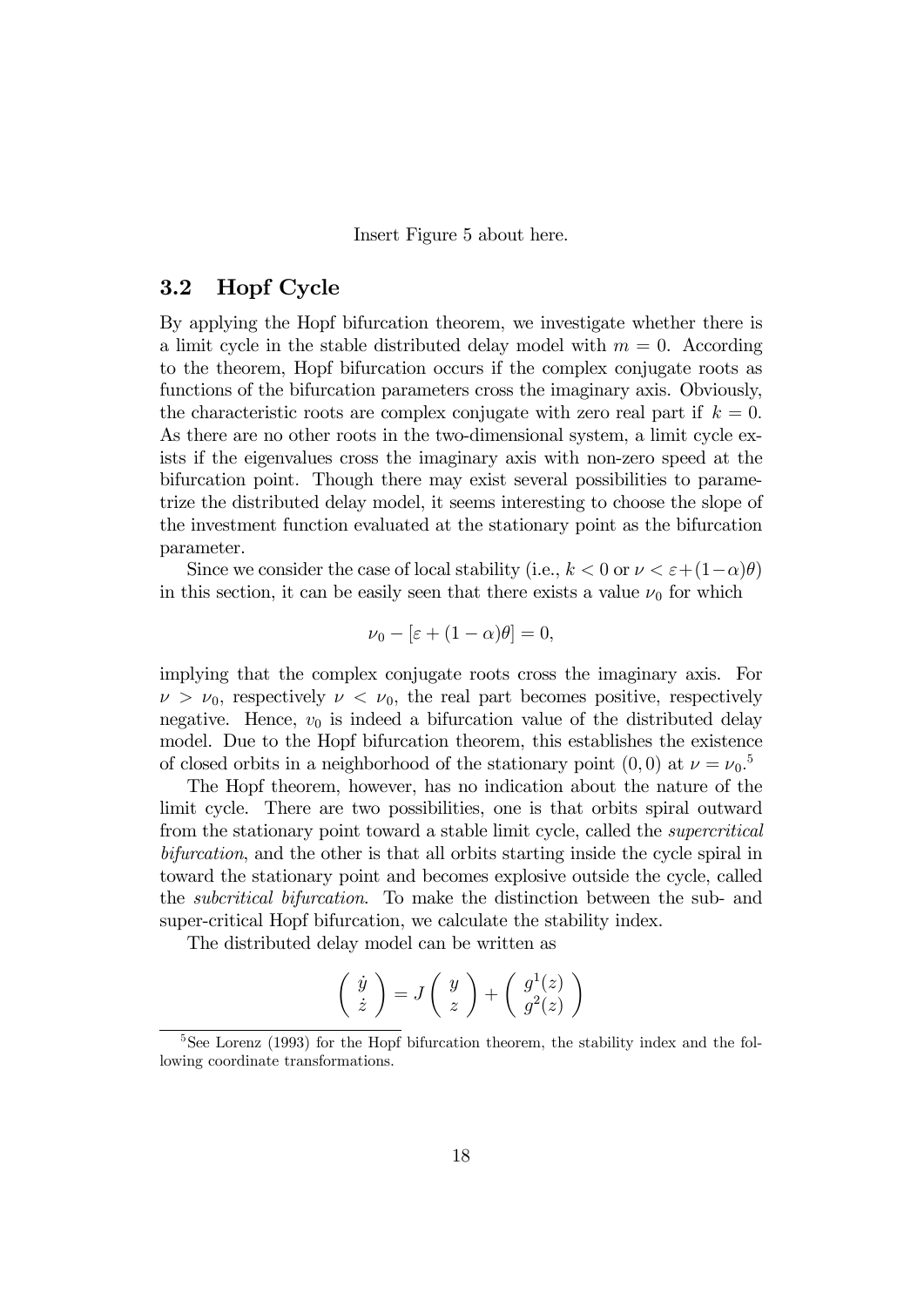where J is the Jacobian matrix defined above, and  $g^{i}(z)$  for  $i = 1, 2$  are nonlinear terms that can be derived as

$$
g^{1}(z) = \frac{1}{\theta} (\varphi(z) - \nu_{0} z),
$$
  

$$
g^{2}(z) = \frac{1}{\varepsilon \theta} (\varphi(z) - \nu_{0} z).
$$

In order to transform the Jacobian matrix of the distributed delay model into the normal form, we introduce the coordinate transformation

$$
\left(\begin{array}{c}y\\z\end{array}\right)=D\left(\begin{array}{c}u\\v\end{array}\right)
$$
 with  $D=\left(\begin{array}{cc}0&1\\d_{21}&d_{22}\end{array}\right)$ ,

where

$$
d_{21} = \frac{\varepsilon}{\nu_0 \theta} \sqrt{\frac{\nu_0 - \varepsilon}{\varepsilon}}
$$
 and  $d_{22} = \frac{\nu_0 - \varepsilon}{\nu_0 \theta}$ .

Since matrix  $D$  transforms the coordinate system  $(y, z)$  into a new coordinate system  $(u, v)$ , the distributed delay model becomes

$$
\begin{pmatrix}\n\dot{u} \\
\dot{v}\n\end{pmatrix} = \begin{pmatrix}\n0 & -\sqrt{\frac{1-\alpha}{\varepsilon\theta}} \\
\sqrt{\frac{1-\alpha}{\varepsilon\theta}} & 0\n\end{pmatrix} \begin{pmatrix}\nu \\
v\n\end{pmatrix} + \begin{pmatrix}\n\mathbf{a}g(u,v) \\
\mathbf{b}g(u,v)\n\end{pmatrix}
$$

where

$$
g(u, v) = \varphi(d_{21}u + d_{22}v) - \nu_0(d_{21}u + d_{22}v).
$$
  

$$
\mathbf{a} = \frac{1}{\sqrt{\varepsilon(\nu_0 - \varepsilon)}} \text{ and } \mathbf{b} = \frac{1}{\varepsilon}.
$$

It is well-known that the stability of the emerging cycle depends on up to the third-order derivatives of the nonlinear function  $g(u, v)$ . The stability index is

$$
I = \frac{1}{16} \left[ \mathbf{a} \left( g_{uuu} + g_{uvv} \right) + \mathbf{b} \left( g_{uuv} + g_{vvv} \right) \right]
$$

$$
+ \frac{1}{16} \sqrt{\frac{\varepsilon \theta}{1 - \alpha}} \left[ \left( \mathbf{a}^2 - \mathbf{b}^2 \right) g_{uv} \left( g_{uu} + g_{vv} \right) + \mathbf{a} \mathbf{b} \left( \left( g_{uu} \right)^2 - \left( g_{vv} \right)^2 \right) \right]
$$

where the partial derivatives are

$$
g_{uu} = \varphi'' (d_{21})^2, \ g_{vv} = \varphi'' (d_{22})^2, \ g_{uv} = \varphi'' d_{21} d_{22},
$$

 $g_{uuu} = \varphi'''(d_{21})^3, \ g_{vvv} = \varphi'''(d_{22})^3, \ g_{uvv} = \varphi'''d_{21}(d_{22})^2, \ g_{uuv} = \varphi'''(d_{21})^2\,d_{22}.$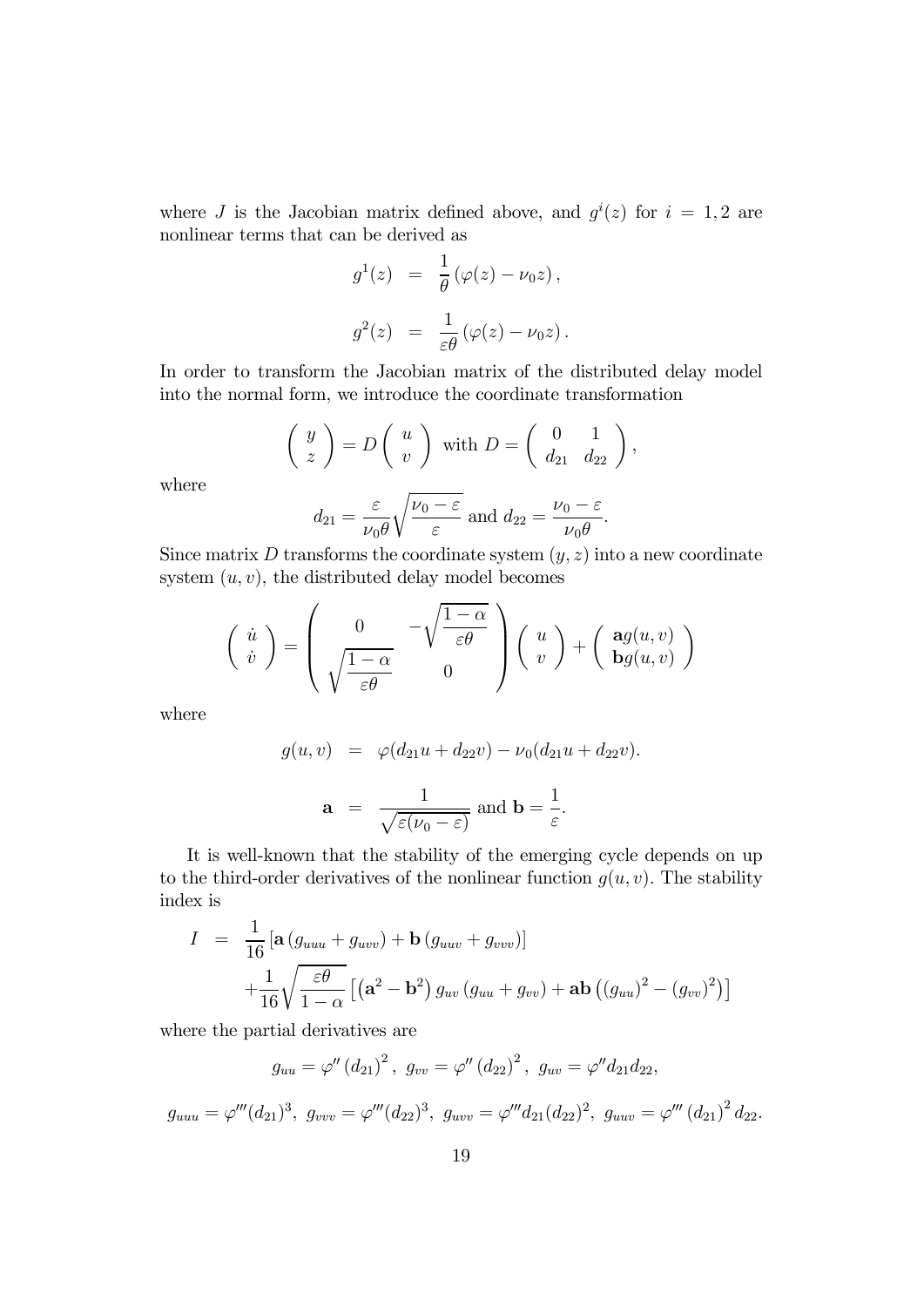Then arranging terms gives

$$
I = \frac{\varphi'''(0)\nu_0(\nu_0 - \varepsilon)}{16\varepsilon\theta^3} > 0.
$$

This inequality indicates that the emerging cycle, enclosing the stable stationary point, is repelling (i.e., unstable). A subcritical Hopf bifurcation occurs for  $\nu < \nu_0$  in the distributed delay model with  $m = 0$ . We can summarize our results as follows.

**Theorem 3** Given the stability of the stationary point, there is an unstable limit cycle that encloses a stable equilibrium in the distributed delay model with  $m = 0$ .

### 3.3 Stable and Unstable Limit Cycles

Assuming that  $\nu < \nu_0$ , we investigate a number of a limit cycle in this subsection. As shown in Theorem 3, an unstable limit cycle exists for  $v < v_0$ due to the Hopf theorem. We will also show that a stable limit cycle exists and it encloses the unstable Hopf cycle. We will finally construct an invariant set in such a way that once an orbit enters the set, it cannot escape from it at any future time and then will apply the Poincaré-Bendixon theorem to examine whether a stable cycle can arise in the set. A typical application of the theorem is in the case in which there is a single unstable equilibrium in some invariant set. Remove the neighborhood of the stationary point in which all orbits move away from it. Then the theorem ensures that the remaining set must contain a limit cycle.<sup>6</sup> Since the stationary point is now assumed to be stable in the distributed delay model, we need another approach for searching for such an invariant set.

In Figure 6 below, we may find a point A located so high on the vertical axis that an orbit starting there comes back to cross again the vertical axis at a lower point  $E$  after crossing not only the horizontal axis at points  $B$ and  $D$  but also the vertical axis at point  $C$ . Consider a region bounded by ABCDEA and an open region bounded by the unstable limit cycle that is shown to exist in Theorem 3. Then the invariant set to be considered can be obtained by deleting the latter region from the former region. The result is shown in Figure 6 in which the shaded region represents this invariant set. The boundary of the inner white region corresponds to the unstable limit cycle that surrounds the stable stationary point. The shaded region thus has no stationary point, and any orbit starting inside the region stays within this

 $6$ See Chaper 2.2 of Lorenze (1993) for example.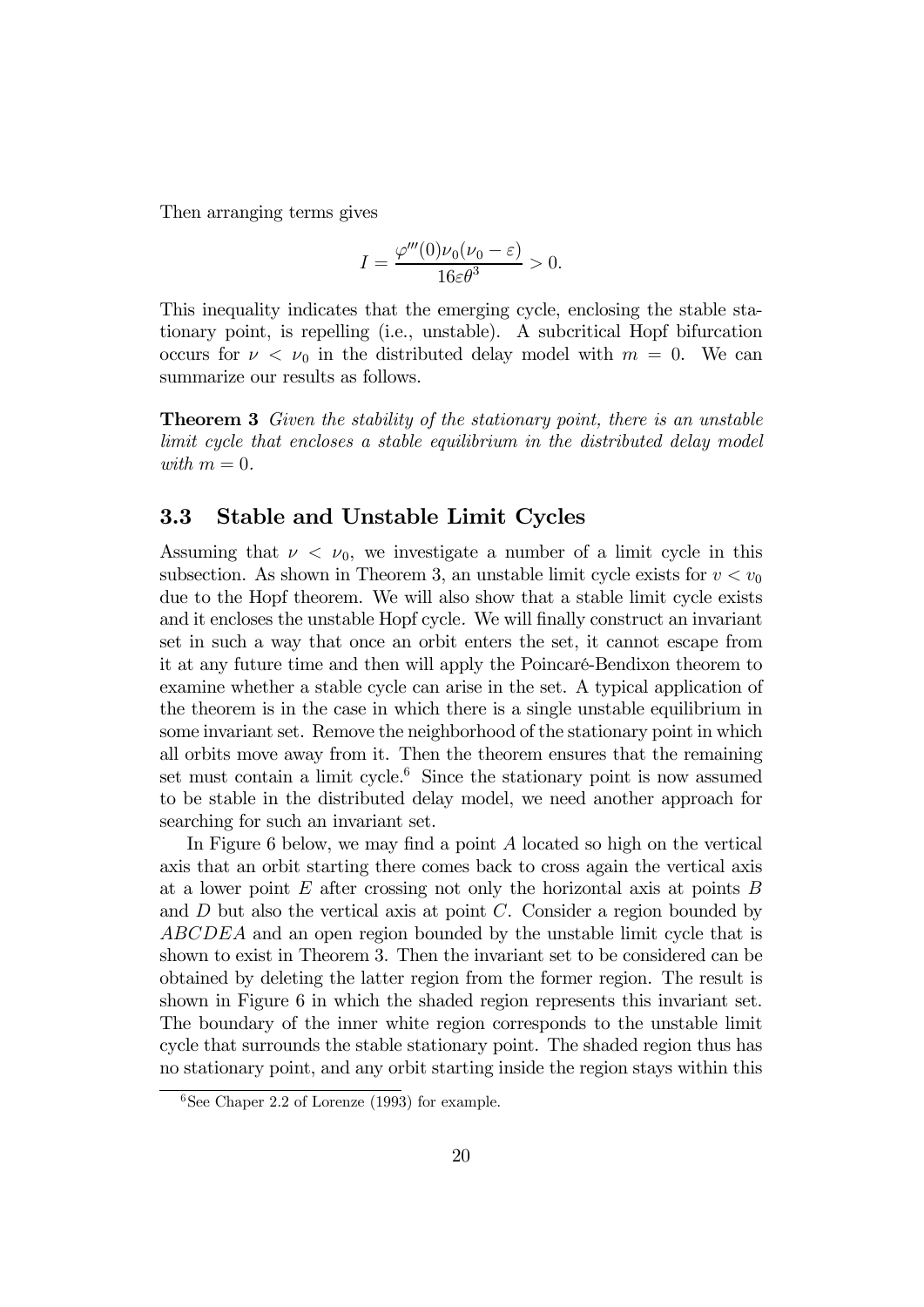region. Formally, the Poincaré-Bendixson theorem guarantees the existence of one stable limit cycle in the shaded region as illustrated as the bold cycle in Figure 6. Combining the discussion above with Theorem 3 yields the following:

Theorem 4 Given the stability of the stationary point, a stable limit cycle coexists with an unstable limit cycle that encloses a stable equilibrium point for the distributed delay model with  $m = 0$ .

#### Insert Figure 6 Here

In Figure 7, we present a bifurcation diagram in which the amplitude of the cycle is on the vertical axis and the bifurcation parameter  $\nu$  on the horizontal axis.  $\nu_u$  is the critical value at which the distributed delay model loses its stability, and a limit cycle is born. For  $\nu > \nu_u$ , the model is destabilized for small perturbations so that any orbit moves away from the stationary point. Nonlinearity of the model prevents it from diverging globally but leads to a unique stable limit cycle. This is essentially the same cycle as the one that Goodwin (1951) demonstrates by applying the Lienard method. On the other hand, for  $\nu < \nu_u$ , it is locally stabilized but generates an unstable cycle as well as a stable cycle for  $\nu$  in the interval  $[\nu_s, \nu_u]$ . It can be seen that as  $\nu$  decreases from  $\nu_u$ , the amplitude of the inner unstable cycle increases and that of the outer stable cycle decreases.  $v<sub>s</sub>$  is the other critical value for which the two cycles coincide. For a lower  $\nu < \nu_s$ , limit cycles no longer exit since the invariant set vanishes.

The coexistence of multiple cycles and a stable stationary point reminds us to "corridor stability," the notion which was introduced by Leijonhufvud (1973). It implies that a dynamic system is stable for small perturbations but unstable for large perturbations. The interior of the white elliptic region in Figure 7 is the corridor in which the stationary point is stable. Thus, if perturbations around the stationary point are small enough not to take the trajectory out of the corridor, the restoring effect of the model forces the trajectory to return to the stationary point. To the contrary, if perturbations are large enough to take orbits outside the corridor, the lasting effect of the model leads to persistent cyclic oscillations. The foregoing numerical analysis indicates that the nonlinearity of the investment function and the time delay can be the sources of corridor stability in the distributed delay model with  $m = 0$ .

Insert Figure 7 Here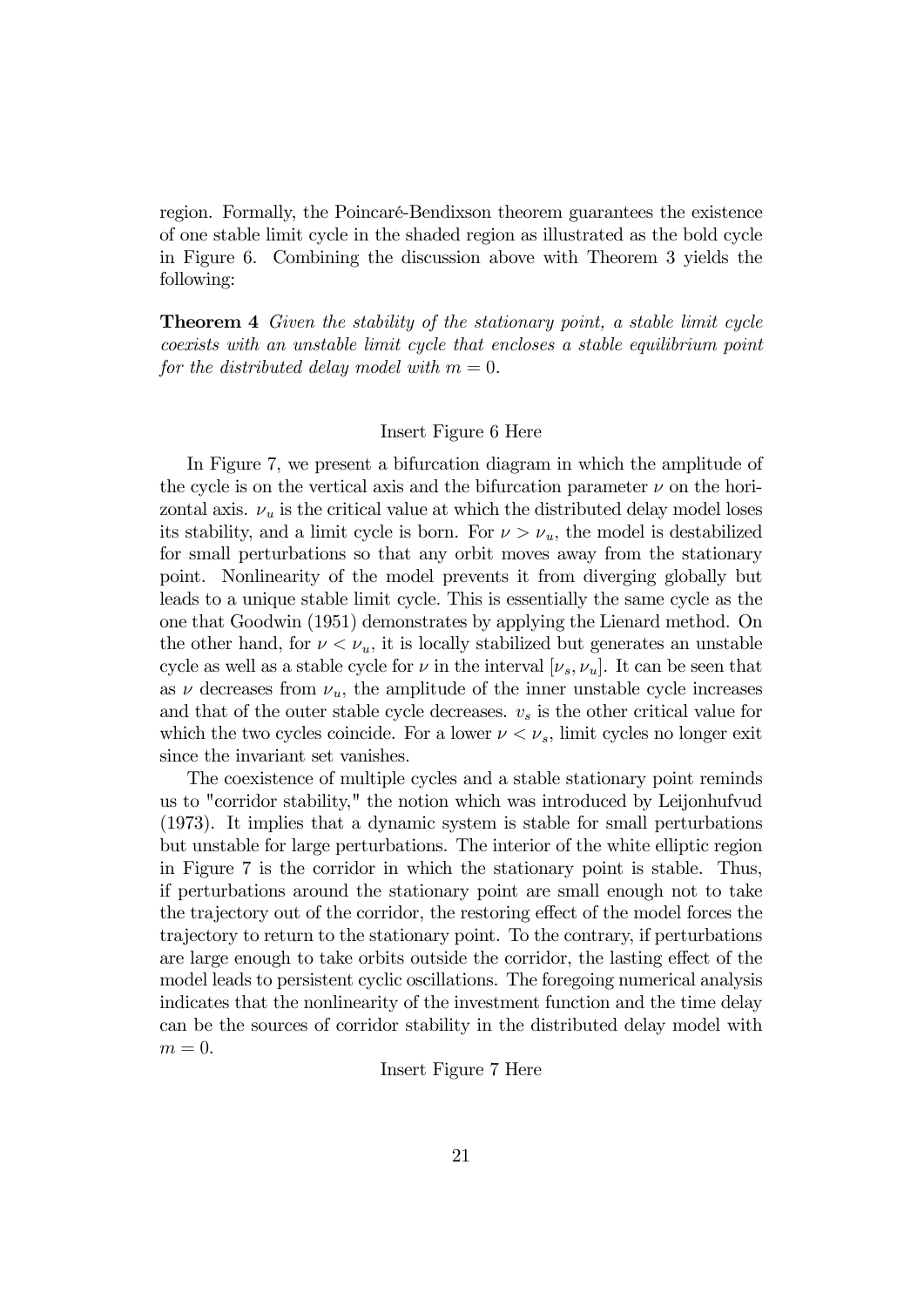# 4 Concluding Remarks

We reconsidered Goodwin's 1951 nonlinear accelerator model of business cycle and demonstrated two new features, the effects caused by investment lag on the characteristic of Goodwin's cycle when the stationary state was locally unstable and the coexistence of multiple business cycles when locally stable. Concerning the first feature, it is numerically confirmed that increasing investment lag makes the length of the business cycle longer and its amplitude larger. Moreover, it is analytically confirmed that the fixed investment lag has the stronger destabilizing effect in comparison to the continuously distributed investment lag.

Concerning the second feature, we showed, by combining the result obtained from the Hopf bifurcation theorem with the one due to Poincare-Bendixon theorem, that two limit cycles can coexist with the stable stationary state: one cycle is unstable and surrounds the stationary state, and the other is stable and encloses the unstable limit cycle. This finding indicates the corridor stability of Goodwin's model in which a damping force dominates and makes trajectories approach the stationary state for small disturbances but an anti-damping force dominates and makes trajectories converge to the outer stable limit cycle for larger disturbances. The results imply global stability of Goodwin's model regardless of the local dynamic properties.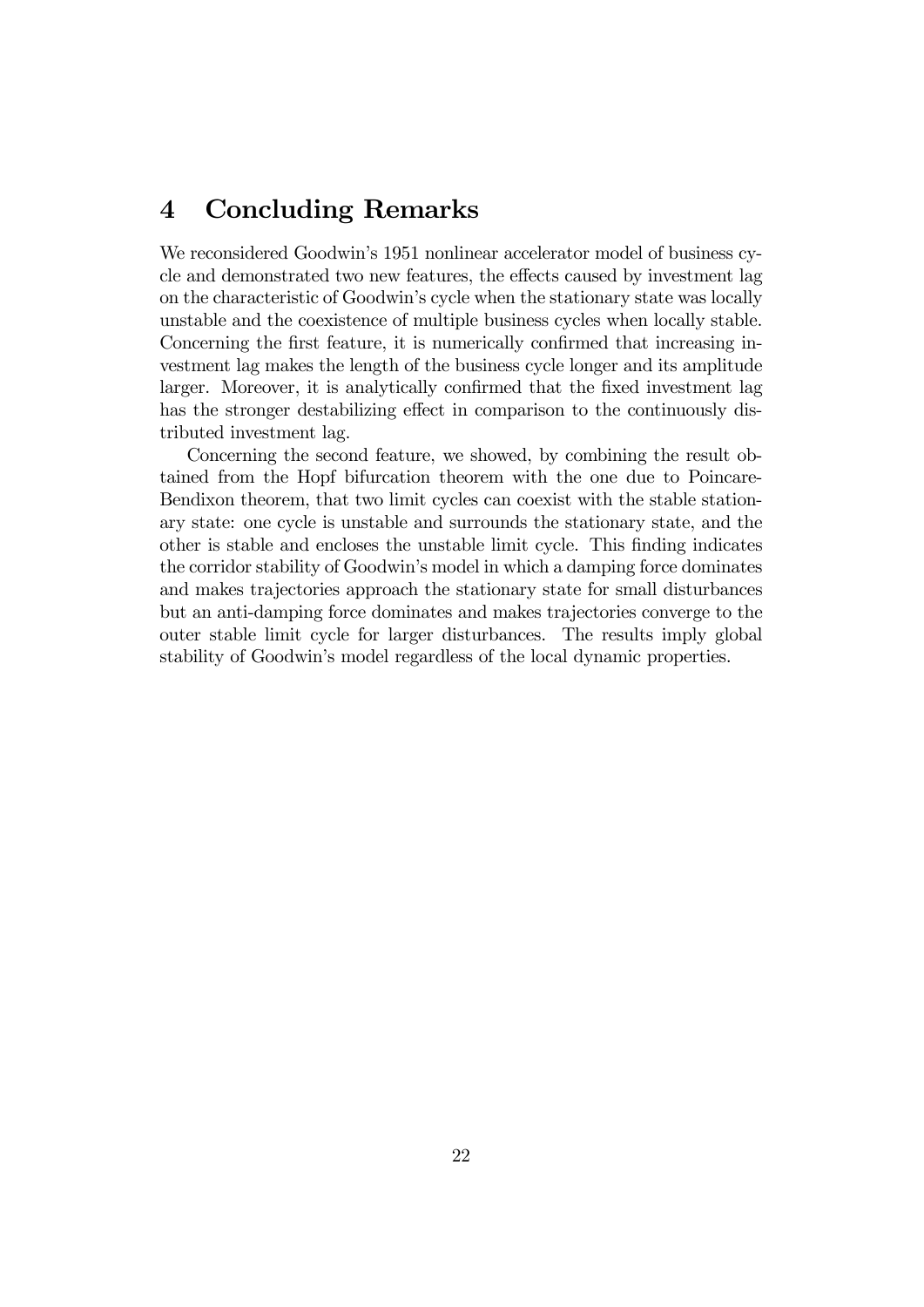# References

- [1] Bischi, G., C. Chiarella, M. Kopel and F. Szidarovszky, Nonlinear Oligopolies: Stability and Bifurcations, mimeo.
- [2] Goodwin, R., "The Nonlinear Accelerator and the Persistence of Business Cycles," Econometrica, vol.19, 1-17, 1951.
- [3] Grasman, J., and J. Wentzel, "Coexistence of a limit cycle and an equilibrium in Kaldor's Business Cycle Model and its Consequences," Journal of Economic Behavior and Organization, vol.24, 369-377,1994.
- [4] Kuang, Y., Delay Differential Equations with Applications in Population Dynamics, Boston, Academic Press, 1993.
- [5] Leijonhufvud, A., "Effective Demand Failures," Swedish Journal of Economics, 27-48, 1973.
- [6] Lorenz, H-W., Nonlinear Dynamical Economics and Chaotic Motion, Springer-Verlag, 1993.
- [7] Lorenz, H-W., "Goodwin's Nonlinear Accelerator and Chaotic Motion," Journal of Economics, vol. 47, 413-418, 1987.
- [8] Lorenz, H-W, and H. E. Nusse, "Chaotic Attractors, Chaotic Saddles, and Fractal Basin Boundaries: Goodwin's nonlinear Accelerator Model Reconsidered," Chaos, Solitions and Fractals, 13, 957-965, 2002.
- [9] Matsumoto, A., "A Non-linear Macro Model of Endogenous Inventory Oscillations," Research in Economics, vol.51, 101-129, 1997.
- [10] Puu, T., Attractors, Bifurcations, and Chaos, Second Edition, Springer-Verlag, 2003.
- [11] Sasakura, K., "The Business Cycle Model with a Unique Stable Limit Cycle," Journal of Economic Dynamics and Control, vol.20, 1763-1773, 1996.
- [12] Szidarovszky, F., and A. Matsumoto, "Asymptotic Stability of the linear differential equaion and the delay differential equation with continuously distributed lag," mimeo, 2007.
- [13] Yoshida, H., and T., Asada, "Dynamic Analysis of Policy Lag in a Keynesian-Goodwin Model: Stability, Instability, Cycles and Chaos," Journal of Economic Behavior and Organization, vol.62, 441-469, 2007.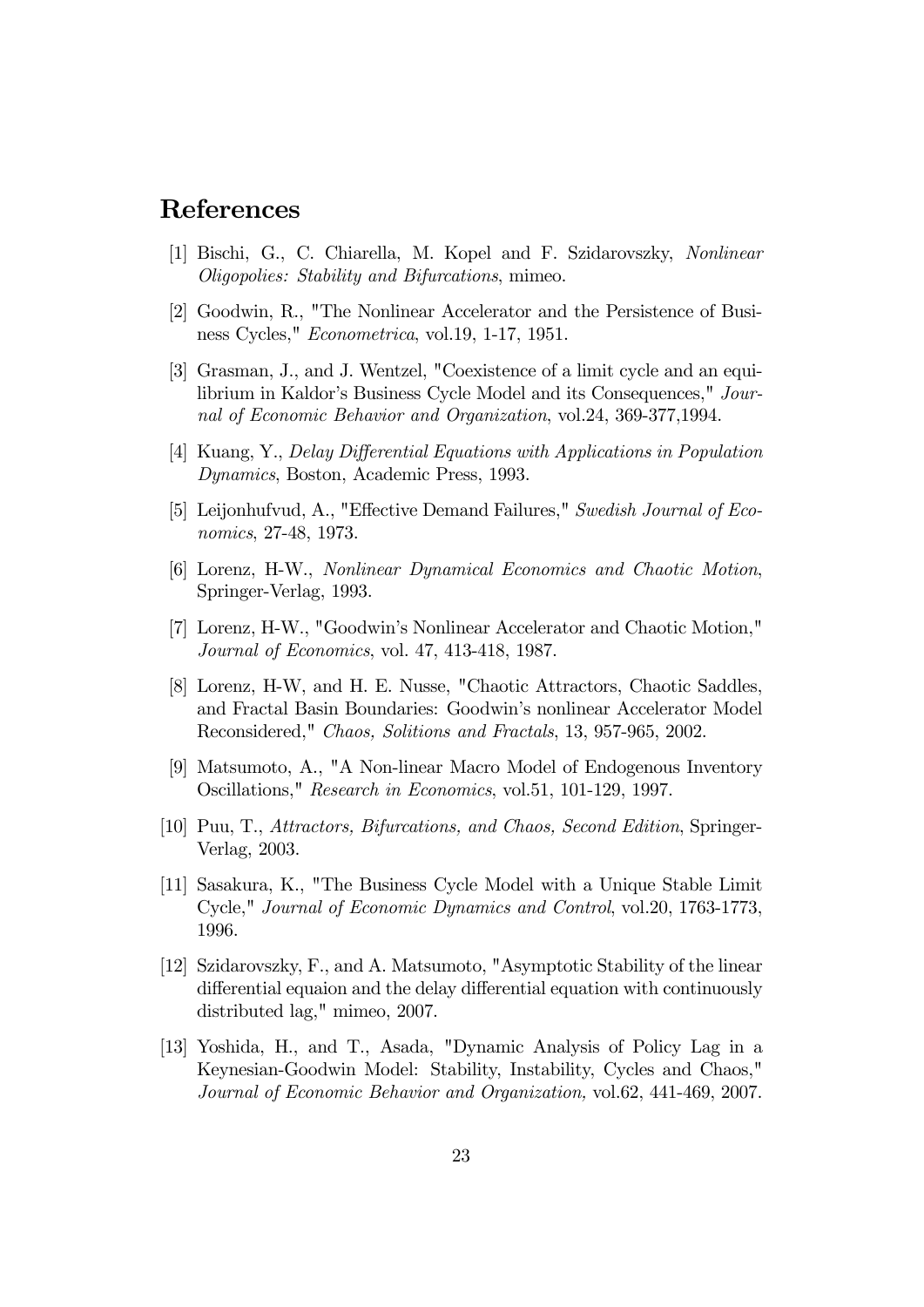Caption of Figures

Figure 1. Limit cycle without time lag.

Figure 2. Limit cycles with time lags.

Figure 3. Limt cycle and stable trajectory in 3D system.

Figure4. Partion lines.

Figure 5. Stable and unstable regions.

Figure 6. Coexistence of multiple limit cycles.

Figure 7. Bifurcation diaram.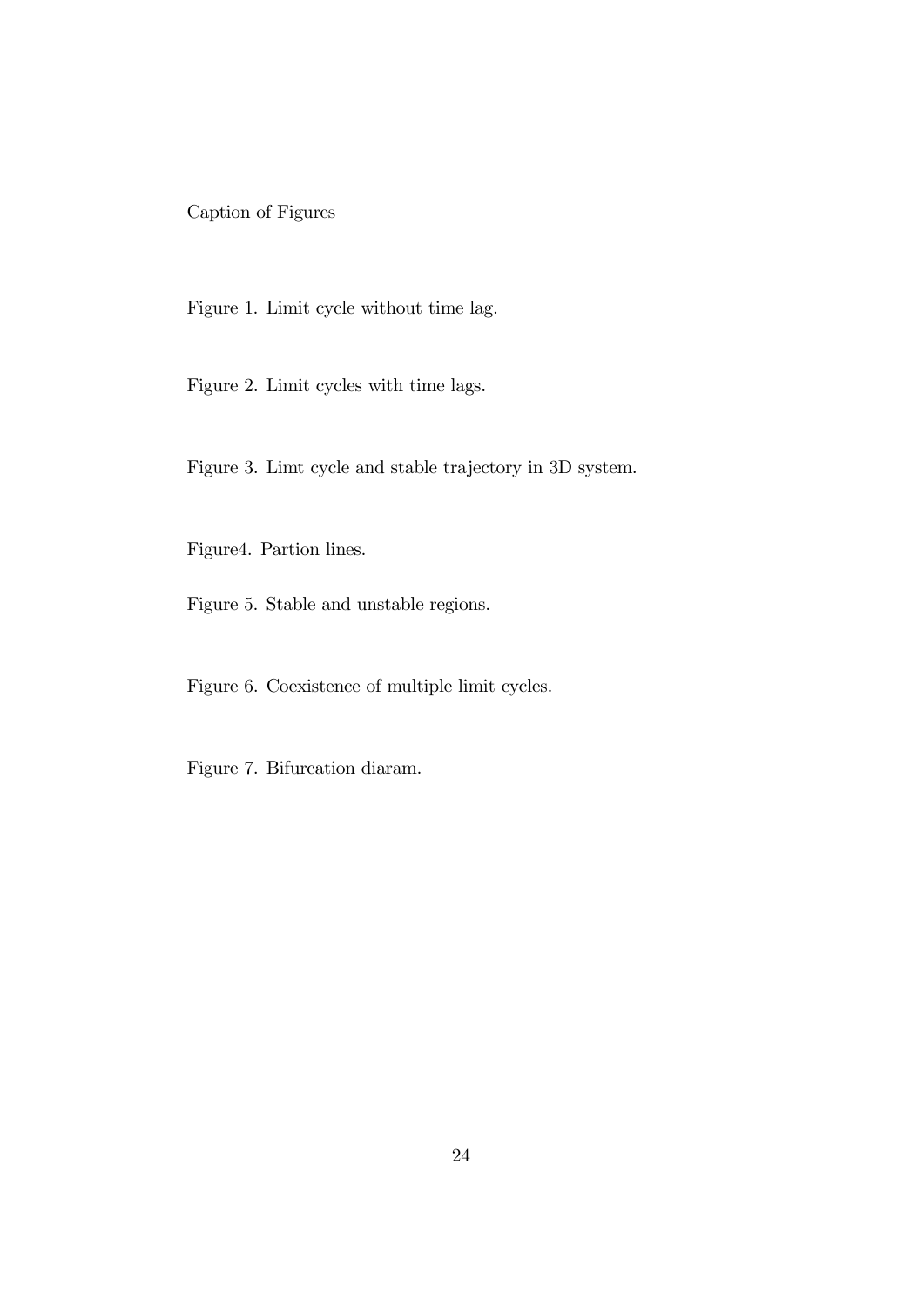

Figure 1: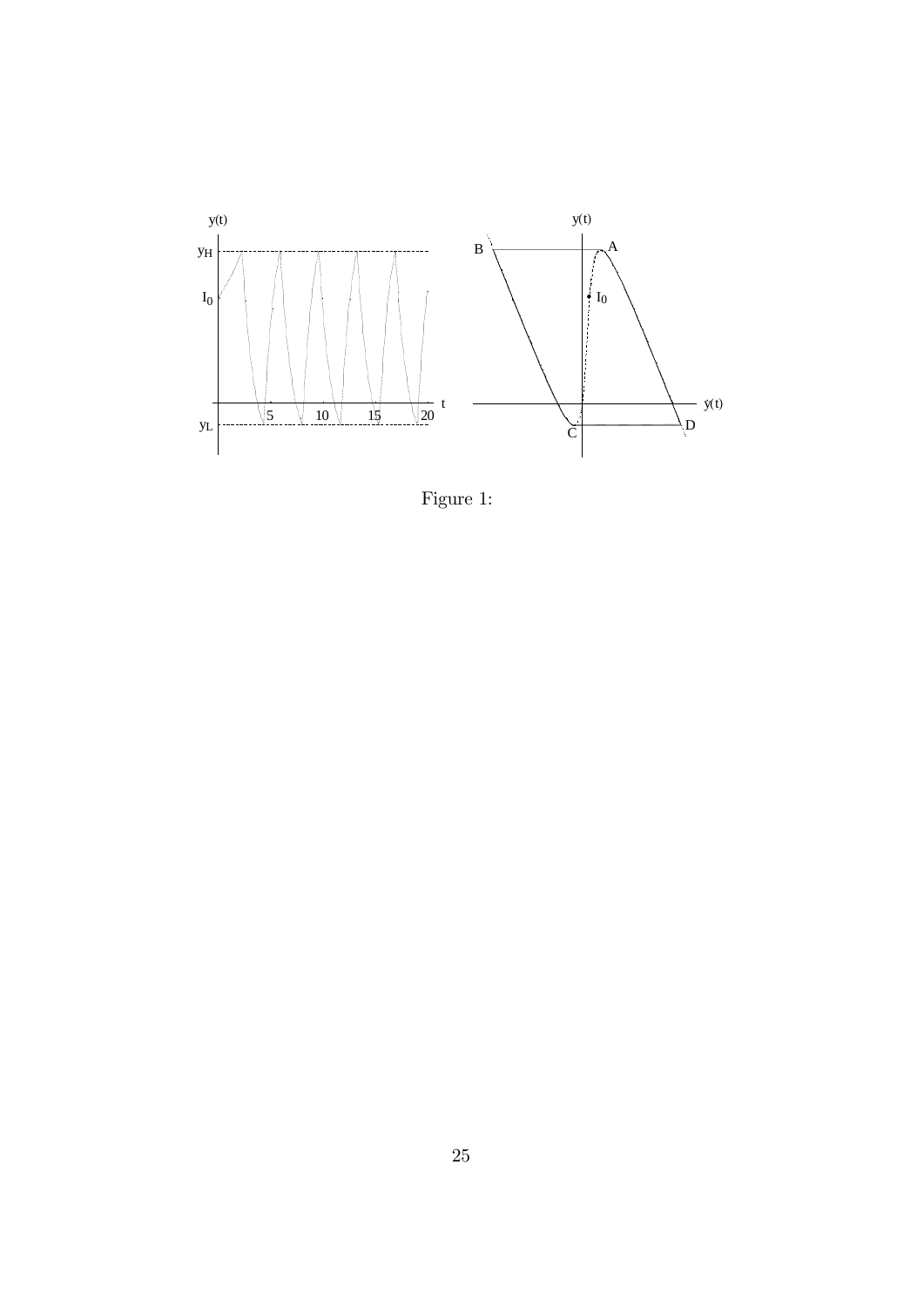

Figure 2: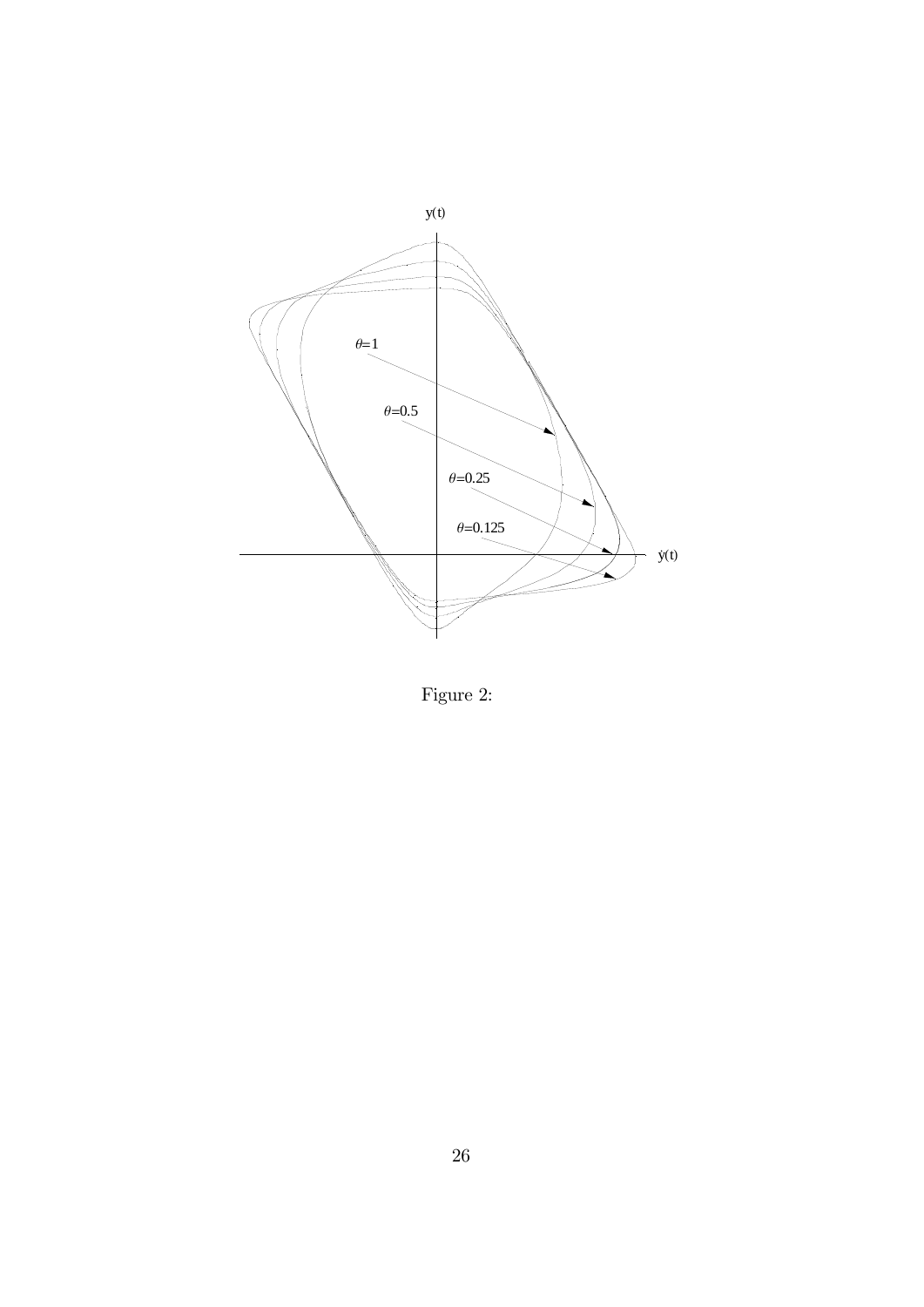

Figure 3: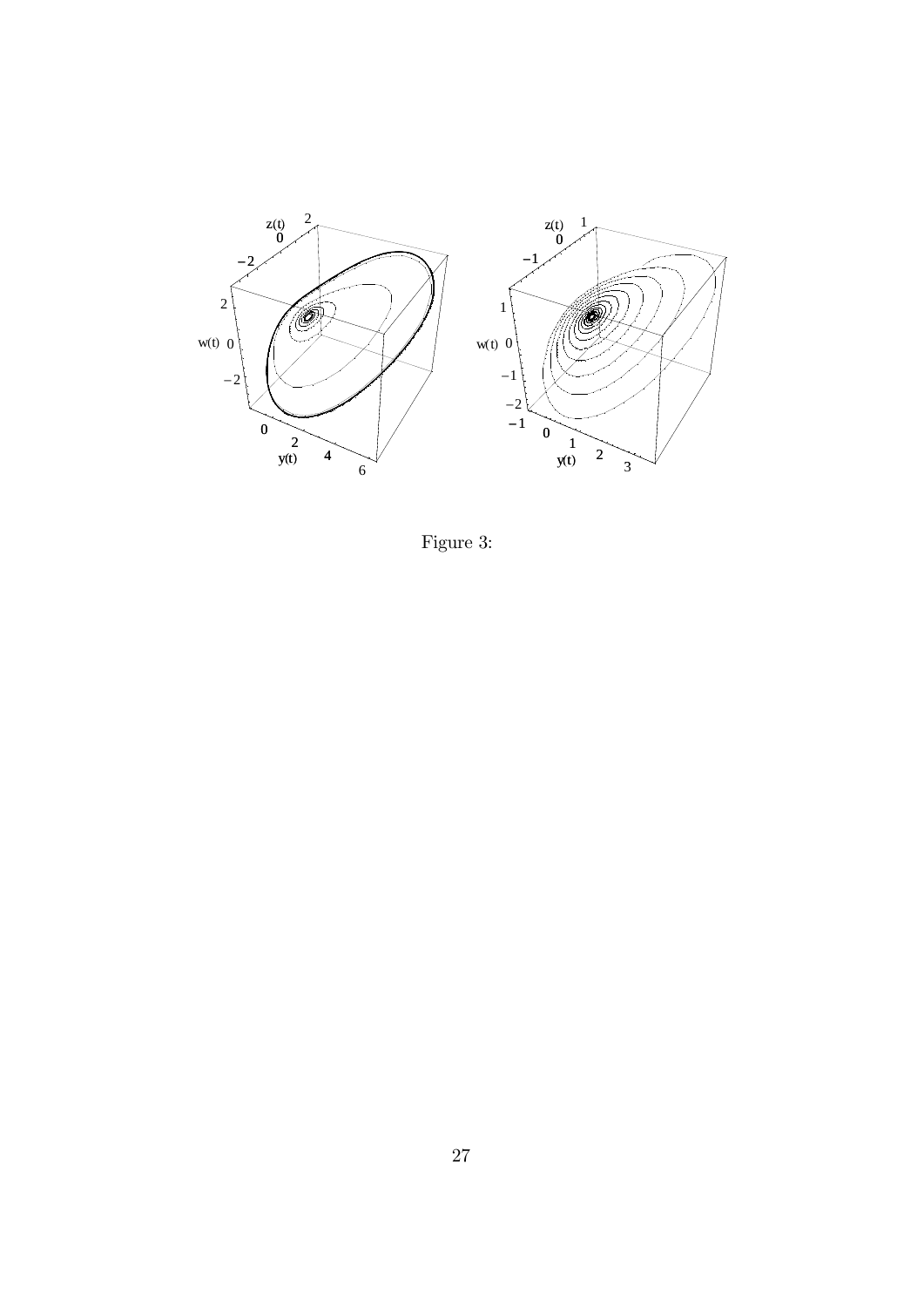

Figure 4: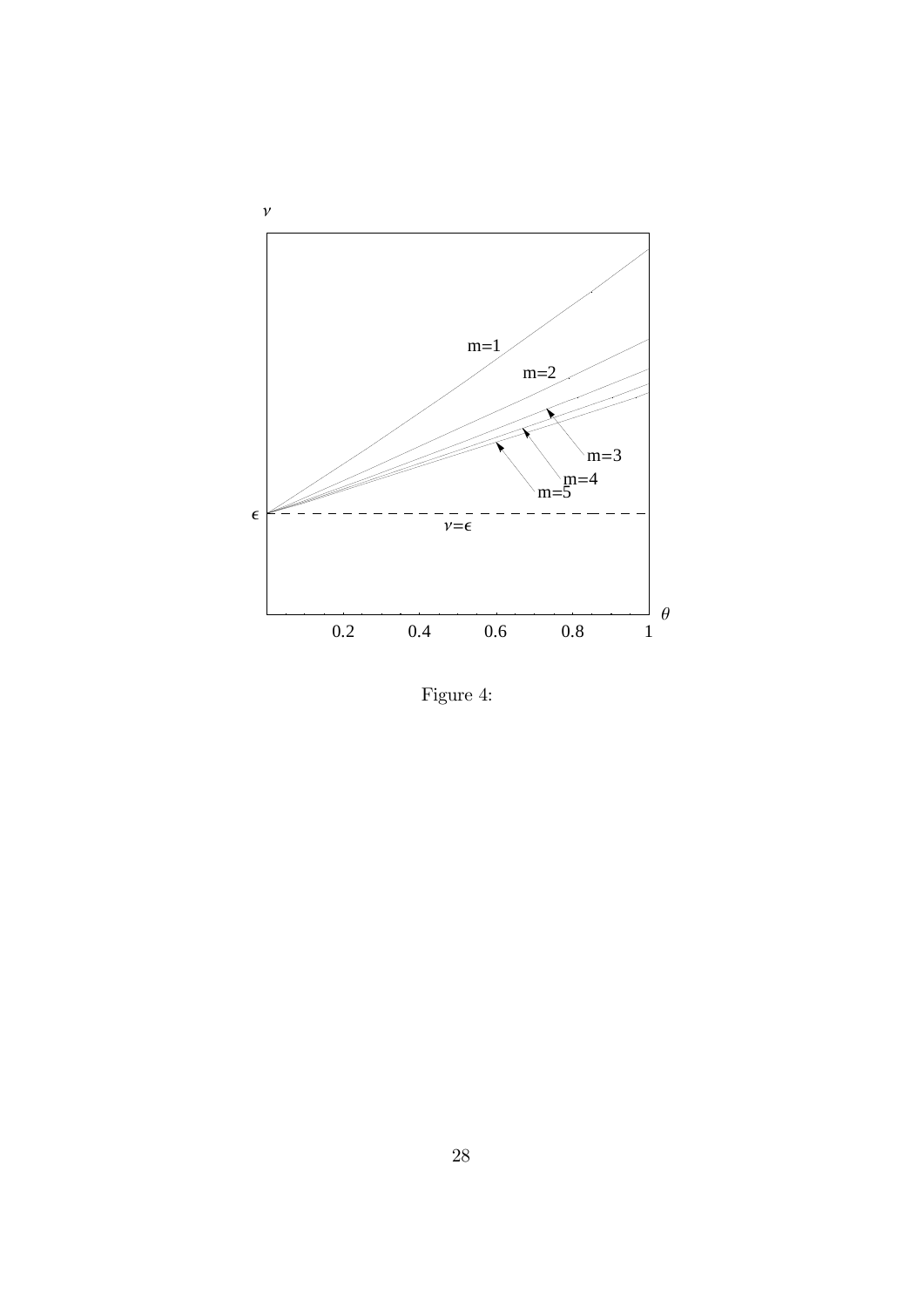

Figure 5: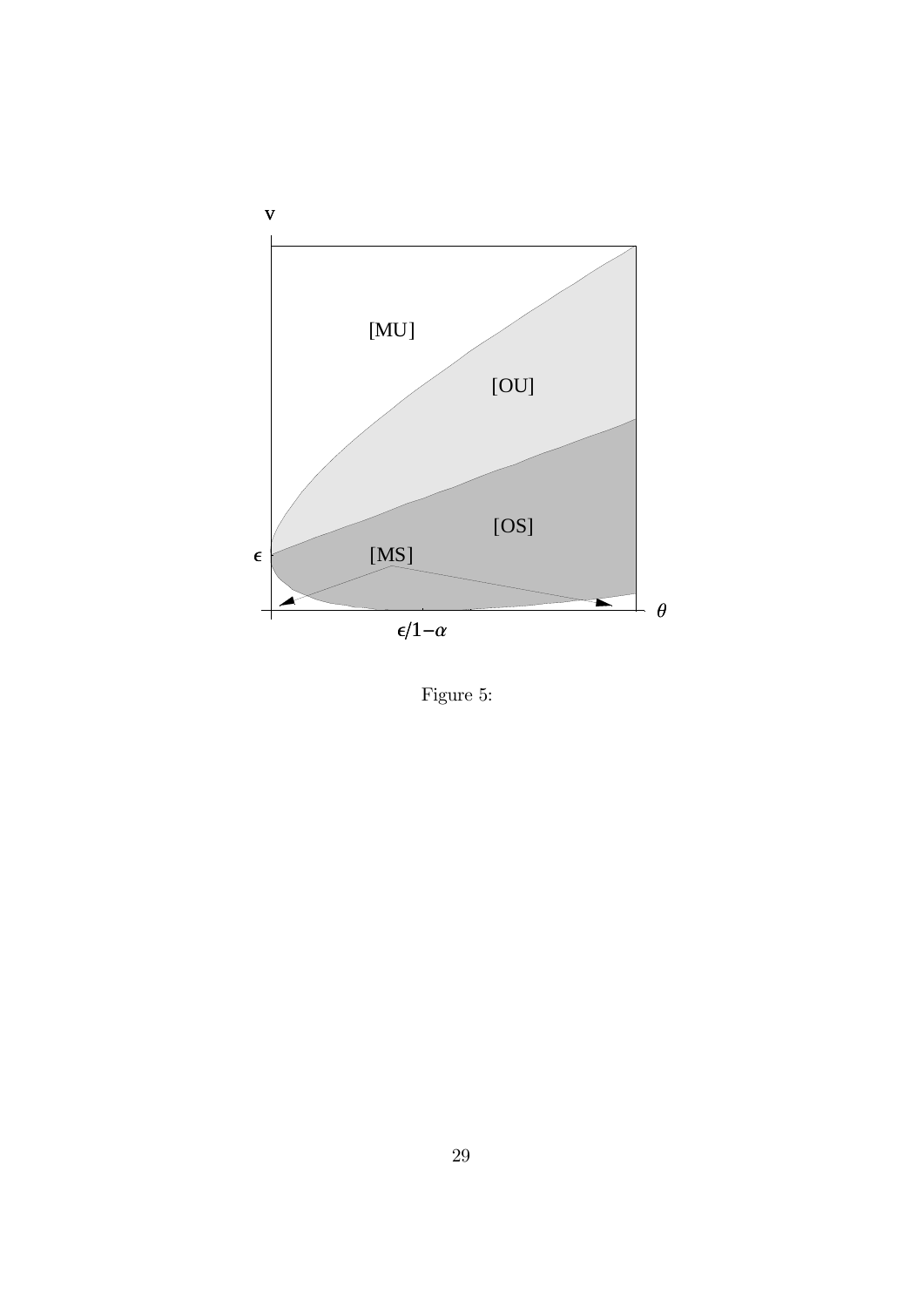

Figure 6: